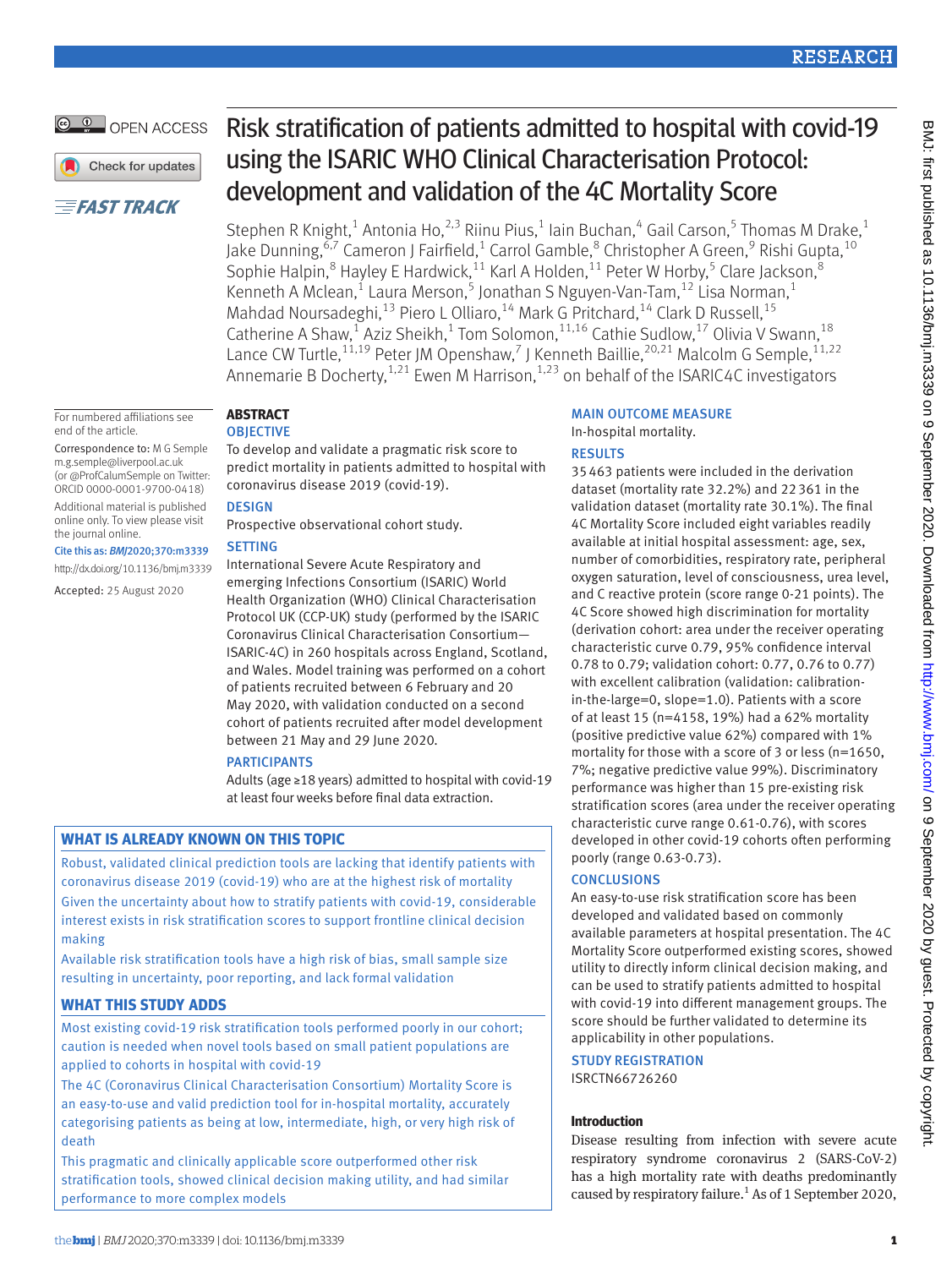over 25 million people had confirmed coronavirus disease 2019 (covid-19) worldwide and at least 850000 people had died from the disease.<sup>2 3</sup> As hospitals around the world are faced with an influx of patients with covid-19, there is an urgent need for a pragmatic risk stratification tool that will allow the early identification of patients infected with SARS-CoV-2 who are at the highest risk of death to guide management and optimise resource allocation.

Prognostic scores attempt to transform complex clinical pictures into tangible numerical values. Prognostication is more difficult when dealing with a severe pandemic illness such as covid-19 because strain on healthcare resources and rapidly evolving treatments alter the risk of death over time. Early information has suggested that the clinical course of a patient with covid-19 is different from that of pneumonia, seasonal influenza, or sepsis.<sup>4</sup> Most patients with severe covid-19 have developed a clinical picture characterised by pneumonitis, profound hypoxia, and systemic inflammation affecting multiple organs.<sup>1</sup>

A recent review identified many prognostic scores used for covid-19, $5$  which varied in their setting, predicted outcome measure, and the clinical parameters included. The large number of risk stratification tools reflects difficulties in their application, with most scores showing moderate performance at best and no benefit to clinical decision making. $67$  Many novel covid-19 prognostic scores have been found to have a high risk of bias, which could reflect development in small cohorts, and many have been published without clear details of model derivation and testing.<sup>5</sup> Therefore, a risk stratification tool within a large national cohort of patients admitted to hospital with covid-19 is needed with clear development and validation details.

Our aim was to develop and validate a pragmatic, clinically relevant risk stratification score that uses routinely available clinical information at hospital presentation to predict in-hospital mortality in patients admitted to hospital with covid-19. We then aimed to compare this score with existing prognostic models.

#### **Methods**

#### Study design and setting

The International Severe Acute Respiratory and emerging Infections Consortium (ISARIC) World Health Organization (WHO) Clinical Characterisation Protocol UK (CCP-UK) study is an ongoing prospective cohort study. The study is being performed by the ISARIC Coronavirus Clinical Characterisation Consortium (ISARIC-4C) in 260 hospitals across England, Scotland, and Wales (National Institute for Health Research Clinical Research Network Central Portfolio Management System ID 14152). The protocol and further study details are available online.<sup>8</sup> Model development and reporting followed the TRIPOD (transparent reporting of a multivariable prediction model for individual prediction or diagnosis) guidelines.<sup>9</sup> The study is being conducted according to a predefined protocol (appendix 1).

## **Participants**

The study recruited consecutive patients aged 18 years and older with a completed index admission to one of 260 hospitals in England, Scotland, or Wales.<sup>8</sup> Reverse transcriptase polymerase chain reaction was the only mode of testing available during the period of study. The decision to test was at the discretion of the clinician attending the patient, and not defined by protocol. The enrolment criterion "high likelihood of infection" reflected that a preparedness protocol cannot assume a diagnostic test will be available for an emergent pathogen. In this activation, site training emphasised the importance of only recruiting proven cases.

#### Data collection

Demographic, clinical, and outcome data were collected by using a prespecified case report form. Comorbidities were defined according to a modified Charlson comorbidity index.10 Comorbidities collected were chronic cardiac disease, chronic respiratory disease (excluding asthma), chronic renal disease (estimated glomerular filtration rate ≤30), mild to severe liver disease, dementia, chronic neurological conditions, connective tissue disease, diabetes mellitus (diet, tablet, or insulin controlled), HIV or AIDS, and malignancy. These conditions were selected a priori by a global consortium to provide rapid, coordinated clinical investigation of patients presenting with any severe or potentially severe acute infection of public interest and enabled standardisation.

Clinician defined obesity was also included as a comorbidity owing to its probable association with adverse outcomes in patients with covid-19. $^{11}$  12 The clinical information used to calculate prognostic scores was taken from the day of admission to hospital. $^{13}$ A practical approach was taken to sample size requirements.14 We used all available data to maximise the power and generalisability of our results. Model reliability was assessed by using a temporally distinct validation cohort with geographical subsetting, together with sensitivity analyses.

## **Outcomes**

The primary outcome was in-hospital mortality. This outcome was selected because of the importance of the early identification of patients likely to develop severe illness from SARS-CoV-2 infection (a rule in test). We chose to restrict analysis of outcomes to patients who were admitted more than four weeks before final data extraction (29 June 2020) to enable most patients to complete their hospital admission.

# Independent predictor variables

A reduced set of potential predictor variables was selected a priori, including patient demographic information, common clinical investigations, and parameters consistently identified as clinically important in covid-19 cohorts following the methods described by Wynants and colleagues (appendix 2).<sup>5</sup> Candidate predictor variables were selected based on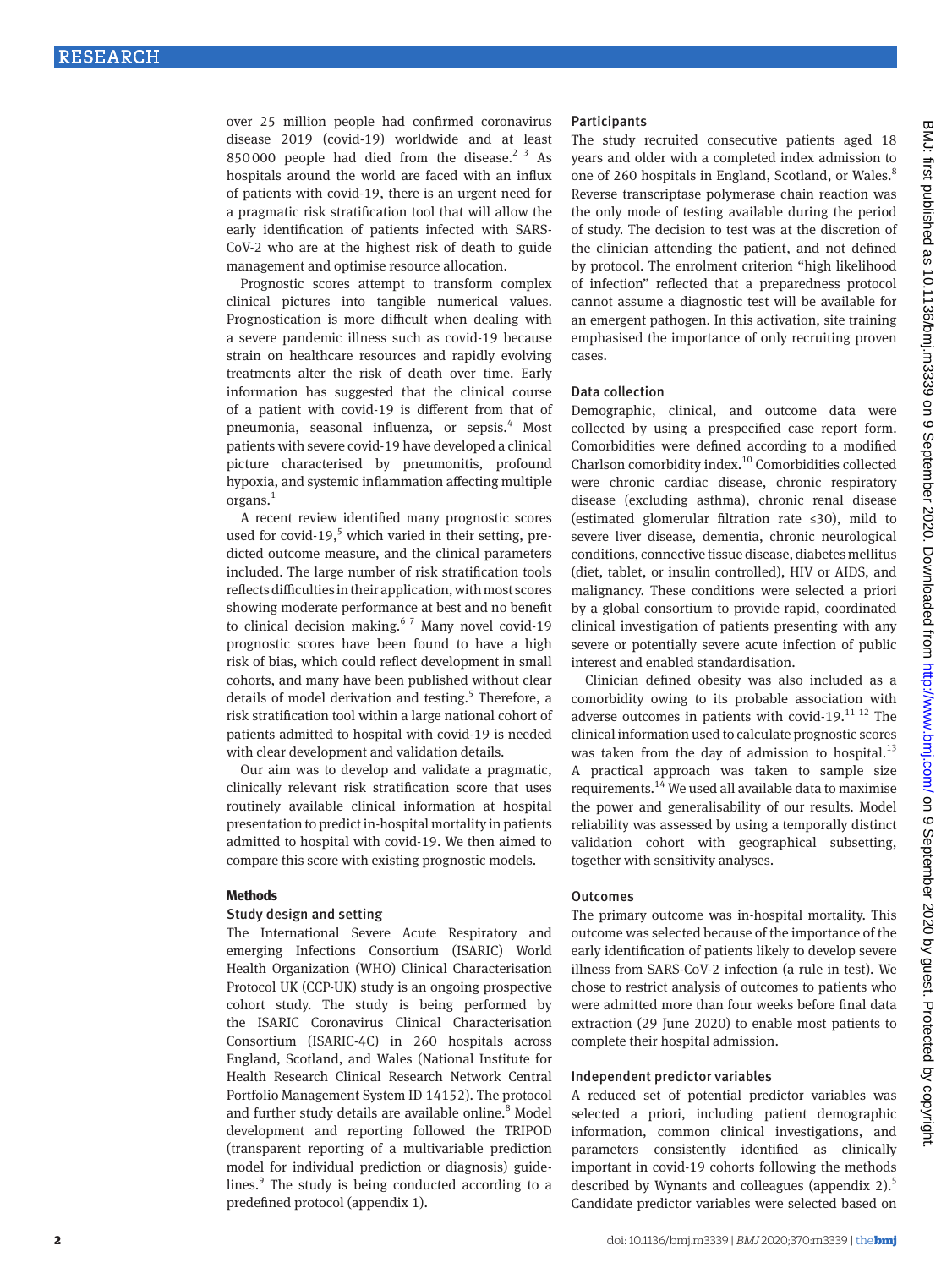three common criteria<sup>15</sup>: patient and clinical variables known to influence outcome in pneumonia and flulike illness; clinical biomarkers previously identified within the literature as potential predictors in patients with covid-19; values available for at least two thirds of patients within the derivation cohort.

Because our overall aim was to develop an easy-touse risk stratification score, we made the decision to include an overall comorbidity count for each patient within model development giving each comorbidity equal weight, rather than individual comorbidities. Recent evidence suggests an additive effect of comorbidity in patients with covid-19, with increasing number of comorbidities associated with poorer outcomes.16

#### Model development

Missing values for potential candidate variables were handled by using multiple imputation with chained equations, under the missing at random assumption (appendix 6). Ten sets, each with 10 iterations, were imputed using available explanatory variables for both cohorts (derivation and validation). The outcome variable was included as a predictor in the derivation dataset but not the validation dataset. All model derivation and validation was performed in imputed datasets, with Rubin's rules<sup>17</sup> used to combine results.

Models were trained by using all available data up to 20 May 2020. The primary intention was to create a pragmatic model for bedside use not requiring complex equations, online calculators, or mobile applications. An a priori decision was therefore made to categorise continuous variables in the final prognostic score.

We used a three stage model building process (fig 1). Firstly, generalised additive models were built incorporating continuous smoothed predictors (penalised thin plate splines) in combination with categorical predictors as linear components. A criterion based approach to variable selection was taken based on the deviance explained, the unbiased risk estimator, and the area under the receiver operating characteristic curve. Secondly, we visually inspected plots of component smoothed continuous predictors for linearity, and selected optimal cut-off values by using the methods of Barrio and colleagues.<sup>18</sup>

Lastly, final models using categorised variables were specified with least absolute shrinkage and selection operator logistic regression. L1 penalised coefficients were derived using 10-fold cross validation to select the value of lambda (minimised cross validated sum of squared residuals). We converted shrunk coefficients to a prognostic index with appropriate scaling to create the pragmatic 4C Mortality Score (where 4C stands for Coronavirus Clinical Characterisation Consortium).

We used machine learning approaches in parallel for comparison of predictive performance. Given issues with interpretability, this was intended to provide a best-in-class comparison of predictive performance when accounting for any complex underlying interactions. Gradient boosting decision trees were used (XGBoost). All candidate predictor variables

identified were included within the model, except for those with high missing values (>33%). We retained individual major comorbidity variables within the model to determine whether inclusion improved predictive performance. An 80%/20% random split of the derivation dataset was used to define train and test sets. The validation datasets were held back and not used in the training process. We used a mortality label and design matrix of centred or standardised continuous and categorical variables including all candidate variables to train gradient boosted trees minimising the binary classification error rate (defined as number of wrong cases divided by number of all cases). Hyperparameters were tuned, including the learning rate and maximum tree depth, to maximise the area under the receiver operating characteristic curve in the test set. This approach affords flexibility in the handling of missing data; therefore, two models were trained and optimised, one using imputed data and the other modelling missingness in complete case data.

We assessed discrimination for all models by using the area under the receiver operating characteristic curve in the derivation cohort, with 95% confidence intervals calculated by bootstrapped resampling (2000 samples). A value of 0.5 indicates no predictive ability, 0.8 is considered good, and 1.0 is perfect.<sup>19</sup> We assessed overall goodness of fit with the Brier score, $^{20}$ a measure to quantify how close predictions are to the truth. The score ranges between 0 and 1, where smaller values indicate superior model performance. We plotted model calibration curves to examine agreement between predicted and observed risk across deciles of mortality risk to determine the presence of over or under prediction. Risk cut-off values were defined by the total point score for an individual, which represented low (<2% mortality rate), intermediate (2-14.9%), or high risk (≥15%) groups, similar to commonly used pneumonia risk stratification scores.<sup>21 22</sup>

We performed sensitivity analyses by using complete case data. Model discrimination was also checked in ethnic groups and by sex using imputed datasets.

#### Model validation

Patients entered into the ISARIC WHO CCP-UK study after 20 May 2020 were included in a separate validation cohort (fig 1). We determined discrimination, calibration, and performance across a range of clinically relevant metrics. To avoid bias in the assessment of outcomes, patients who were admitted within four weeks of data extraction on 29 June 2020 were excluded. We included patients without an outcome after four weeks and considered to have had no event.

A sensitivity analysis was also performed, with stratification of the validation cohort by geographical location. We selected this geographical categorisation based on well described economic and health inequalities between the north and south of the United Kingdom.<sup>23 24</sup> Recent analysis has shown the impact of deprivation on risk of dying with covid-19.<sup>25</sup> As a result,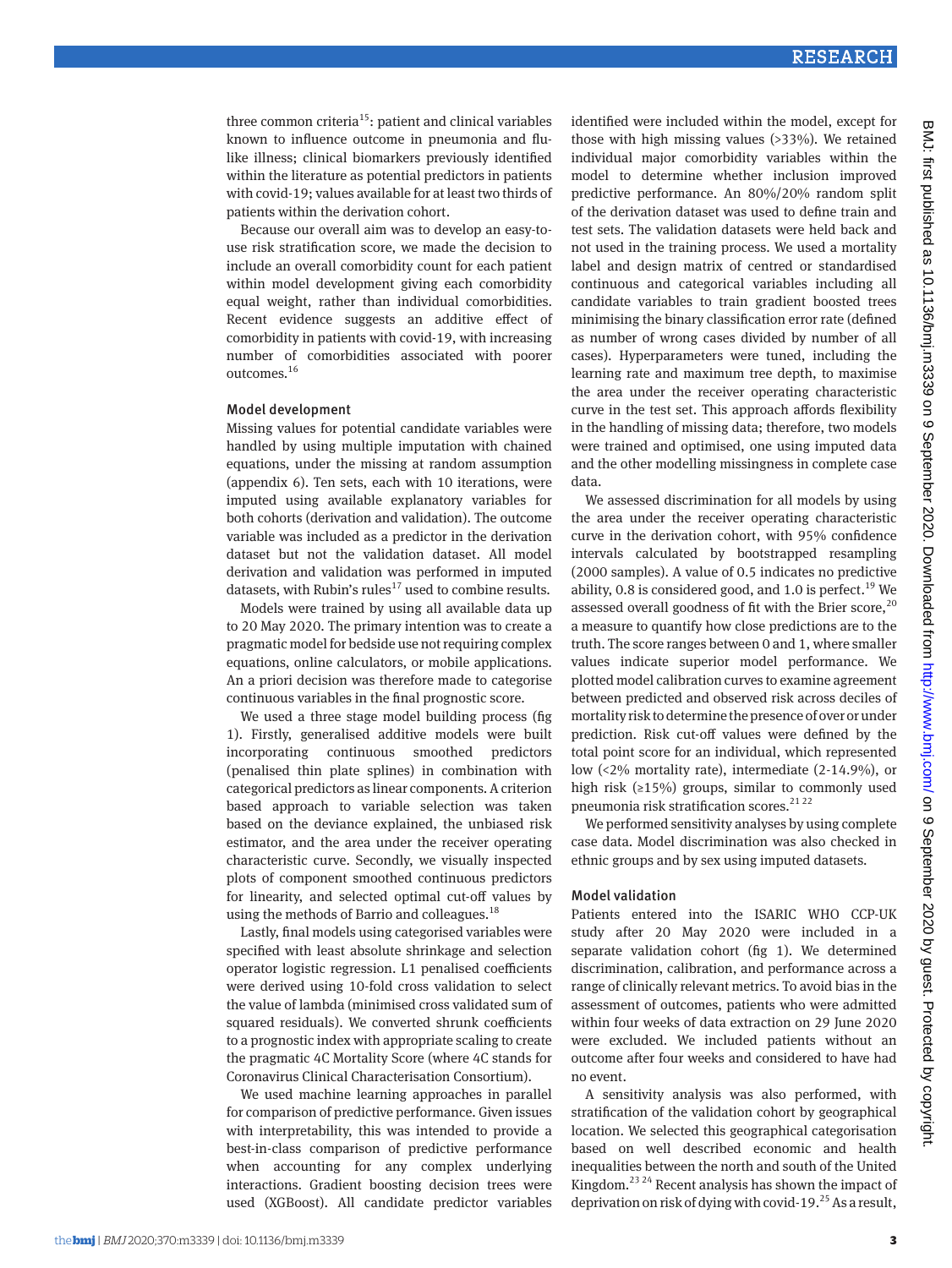# RESEARCH



Fig 1 | Model derivation and validation workflow. AUROC=area under the receiver operating characteristic curve; covid-19=coronavirus disease 2019; ISARIC CCP-UK=International Severe Acute Respiratory and emerging Infections Consortium Clinical Characterisation Protocol UK; NPV=negative predictive value; PPV=positive predictive value

> population differences between regions could change the discriminatory performance of risk stratification scores. Two geographical cohorts were created, based on north-south geographical locations across the UK

as defined by Hacking and colleagues. $^{23}$  We performed a further sensitivity analysis to determine model performance in ethnic minority groups given the reported differences in covid-19 outcomes.26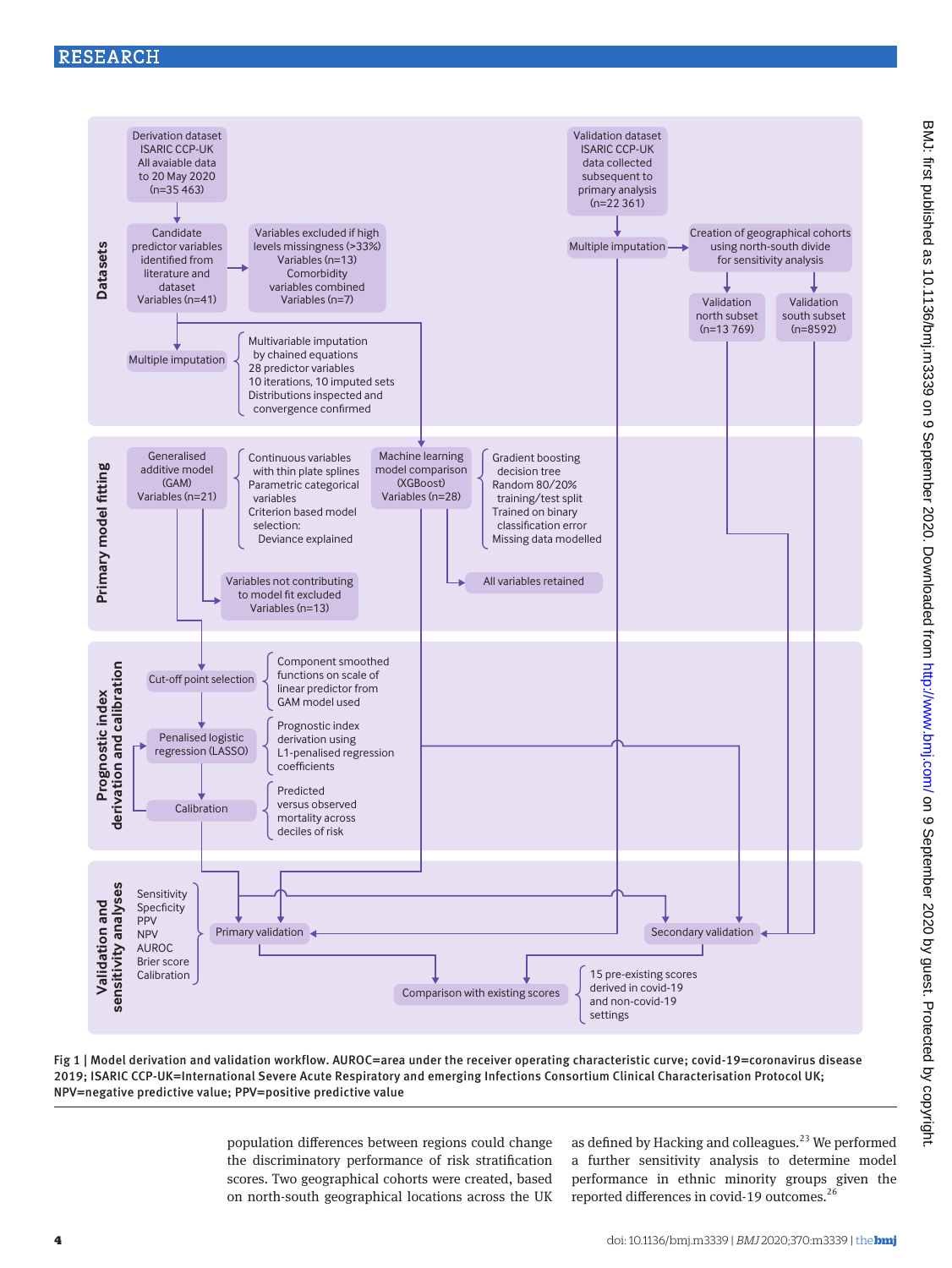All tests were two tailed and P values less than 0.05 were considered statistically significant. We used R (version 3.6.3) with the finalfit, mice, glmnet, pROC, recipes, xgboost, rmda, and tidyverse packages for all statistical analysis.

#### Comparison with existing risk stratification scores

All derived models in the derivation dataset were compared within the validation cohort with existing scores. We assessed model performance by using the area under the receiver operating characteristic curve statistic, sensitivity, specificity, positive predictive value, and negative predictive value. Existing risk stratification scores were identified through a systematic literature search of Embase, WHO Medicus, and Google Scholar databases. We used the search terms "pneumonia," "sepsis," "influenza," "COVID-19," "SARS-CoV-2," "coronavirus" combined with "score" and "prognosis." We applied no language or date restrictions. The last search was performed on 1 July 2020. Risk stratification tools were included whose variables were available within the database and had accessible methods for calculation.

We calculated performance characteristics according to original publications, and selected score cutoff values for adverse outcomes based on the most commonly used criteria identified within the literature. Cut-off values were the score value for which the patient was considered at low or high risk of adverse outcome, as defined by the study authors. Patients with one or more missing input variables were omitted for that particular score.

We also performed a decision curve analysis. $27$ Briefly, assessment of the adequacy of clinical prediction models can be extended by determining clinical utility. By using decision curve analysis, we can make a clinical judgment about the relative value of benefits (treating a true positive) and harms (treating a false positive) associated with a clinical prediction tool. The standardised net benefit was plotted against the threshold probability for considering a patient high risk for age alone and for the best discriminating models applicable to more than 50% of patients in the validation cohort.

#### Patient and public involvement

This was an urgent public health research study in response to a Public Health Emergency of International Concern. Patients or the public were not involved in the design, conduct, or reporting of this rapid response research.

## **Results**

We collected data from 35463 patients between 6 February 2020 and 20 May 2020 in the derivation cohort; 1275 (3.6%) patients had no outcome recorded and were considered alive. The overall mortality rate was 32.2% (11426 patients). The median age of patients in the cohort was 73 years (interquartile range 59-83); 41.7% (14741) were female and 76.0% (26966) had at least one comorbidity. Table 1 shows

demographic and clinical characteristics for the derivation and validation datasets.

#### Model development

We identified 41 candidate predictor variables measured at hospital admission for model creation (fig 1, appendix 2). After the creation of a composite variable containing all seven individual comorbidities and the exclusion of 13 variables owing to high levels of missing values, 21 variables remained.

We identified eight important predictors of mortality by using generalised additive modelling with multiply imputed datasets: age, sex, number of comorbidities, respiratory rate, peripheral oxygen saturation, Glasgow coma scale, urea level, and C reactive protein (for variable selection process, see appendix 3). Given the need for a pragmatic score for use at the bedside, continuous variables were converted to factors with cut-off values chosen by using component smoothed functions (on linear predictor scale) from generalised additive modelling (appendix 4).

On entering variables into a penalised logistic regression model (least absolute shrinkage and selection operator), all variables were retained within the final model (appendix 5). We converted penalised regression coefficients into a prognostic index by using appropriate scaling (4C Mortality Score range 0-21 points; table 2).

The 4C Mortality Score showed good discrimination for death in hospital within the derivation cohort (table 3), with performance approaching that of the XGBoost model. The 4C Mortality Score showed good calibration (calibration intercept=0, slope=1, Brier score 0.170) across the range of risk and no adjustment to the model was required (appendix 11).

## Model validation

The validation cohort included data from 22361 patients collected between 21 May 2020 and 29 June 2020 who had at least four weeks of follow-up; 743 (3.3%) patients had no outcome recorded and were considered alive. The overall mortality rate was 30.1% (6729 patients). The median age of patients in the cohort was 76 (interquartile range 60-85) years; 10178 (45.6%) were female and 17263 (77%) had at least one comorbidity (table 1).

Discrimination of the 4C Mortality Score in the validation cohort was similar to that of the XGBoost model (table 3). Calibration was also found to be excellent in the validation cohort: overall observed (30.1%) versus predicted (30.1%) mortality was equal (calibration-in-the-large=0) and calibration was excellent over the range of risk (slope=1, Brier score 0.171; fig 2). The 4C Mortality Score showed good performance in clinically relevant metrics across a range of cut-off values (table 4).

Four risk groups were defined with corresponding mortality rates determined (table 5): low risk (0-3 score, mortality rate 1.2%), intermediate risk (4-8 score, 9.9%), high risk (9-14 score, 31.4%), and very high risk (≥15 score, 61.5%). Performance metrics showed a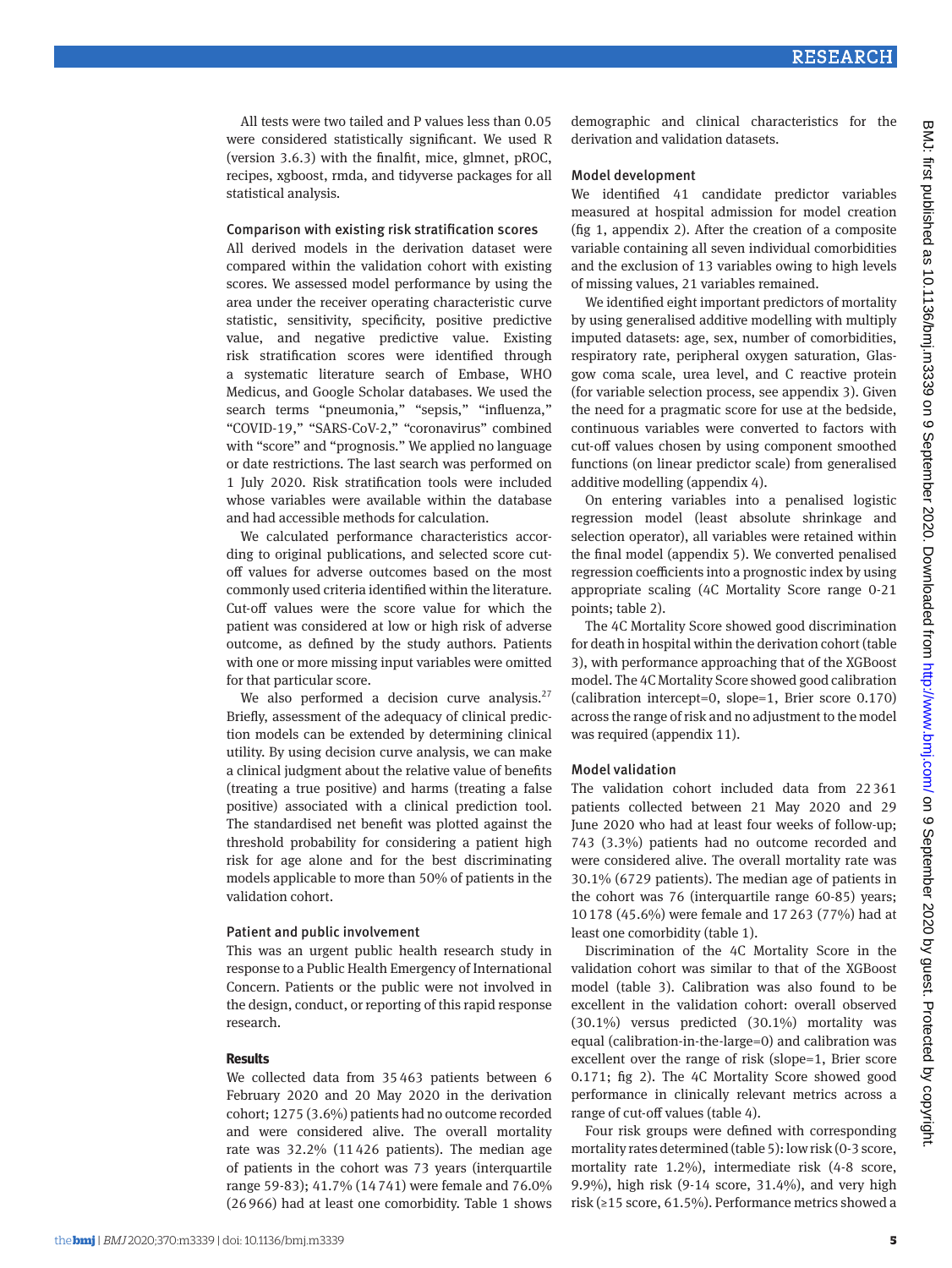|                                        | <b>Derivation cohort</b>              |                          | <b>Validation cohort</b>              |                          |  |
|----------------------------------------|---------------------------------------|--------------------------|---------------------------------------|--------------------------|--|
| Characteristics                        | No of patients (%)<br>or median (IQR) | Total No (%)             | No of patients (%)<br>or median (IQR) | Total No (%)             |  |
| Mortality in hospital                  | 11426 (32.2)                          | 35 463 (100.0)           | 6729 (30.1)                           | 22 361 (100.0)           |  |
| Age (years)                            |                                       |                          |                                       |                          |  |
| 50                                     | 4876 (13.8)                           | 35 277 (99.5)            | 2808 (12.6)                           | 22 361 (100.0)           |  |
| 50-69                                  | 10183 (28.9)                          |                          | 5762 (25.8)                           |                          |  |
| 70-79                                  | 8017 (22.7)                           |                          | 4951 (22.1)                           |                          |  |
| $\geq 80$                              | 12 201 (34.6)                         | $\equiv$                 | 8840 (39.5)                           | $\equiv$                 |  |
| Sex at birth                           |                                       |                          |                                       |                          |  |
| Female                                 | 14741 (41.7)                          | 35 356 (99.7)            | 10178 (45.6)                          | 22 319 (99.8)            |  |
| Ethnicity                              |                                       |                          |                                       |                          |  |
| White                                  | 26 300 (82.2)                         | 31987 (90.2)             | 16831 (84.9)                          | 19818 (88.6)             |  |
| South Asian                            | 1647(5.1)                             | $\overline{\phantom{0}}$ | 811(4.1)                              | $\qquad \qquad -$        |  |
| East Asian                             | 271(0.8)                              | $\qquad \qquad -$        | 140(0.7)                              | $\overline{\phantom{0}}$ |  |
| <b>Black</b>                           | 1256 (3.9)                            | $\overline{\phantom{0}}$ | 769 (3.9)                             | $\equiv$                 |  |
| Other ethnic minority                  | 2513(7.9)                             | $\equiv$                 | 1267(6.4)                             | $-$                      |  |
| Chronic cardiac disease                | 10513 (31.8)                          | 33090 (93.3)             | 7019 (34.0)                           | 20616 (92.2)             |  |
| Chronic kidney disease                 | 5653 (17.2)                           | 32834 (92.6)             | 3769 (18.4)                           | 20444 (91.4)             |  |
| Malignant neoplasm                     | 3312 (10.2)                           | 32 556 (91.8)            | 2187 (10.8)                           | 20 297 (90.8)            |  |
| Moderate or severe liver disease       | 604(1.9)                              | 32 538 (91.8)            | 434(2.1)                              | 20 218 (90.4)            |  |
| Obesity (clinician defined)            | 3414 (11.4)                           | 29829 (84.1)             | 2234 (12.2)                           | 18 304 (81.9)            |  |
| Chronic pulmonary disease (not asthma) | 5830 (17.7)                           | 32 990 (93.0)            | 3737 (18.2)                           | 20502 (91.7)             |  |
| Diabetes (type 1 and 2)                | 8487 (26.0)                           | 32622 (92.0)             | 4275 (21.9)                           | 19511 (87.3)             |  |
| No of comorbidities                    |                                       |                          |                                       |                          |  |
| $\circ$                                | 8497 (24.0)                           | 35 463 (100.0)           | 5098 (22.8)                           | 22 361 (100.0)           |  |
| $\mathbf{1}$                           | 9941 (28.0)                           | $\overline{\phantom{0}}$ | 6114(27.3)                            | $\qquad \qquad -$        |  |
| $\geq$ 2                               | 17025 (48.0)                          | $\overline{\phantom{0}}$ | 11149 (49.9)                          | $-$                      |  |
| Respiratory rate (breaths/min)         | 22.0(9.0)                             | 33 330 (94.0)            | 20.0(8.0)                             | 20970 (93.8)             |  |
| Oxygen saturation (%)                  | 94.0(6.0)                             | 33 696 (95.0)            | 94.0(5.0)                             | 21 197 (94.8)            |  |
| Systolic blood pressure (mm Hg)        | 124.0 (33.0)                          | 33 637 (94.9)            | 129.0 (33.0)                          | 21073 (94.2)             |  |
| Diastolic blood pressure (mm Hg)       | 70.0 (19.0)                           | 33 568 (94.7)            | 73.0 (20.0)                           | 21026 (94.0)             |  |
| Temperature (°C)                       | 37.3(1.5)                             | 33 467 (94.4)            | 37.1(1.5)                             | 21 139 (94.5)            |  |
| Heart rate (bpm)                       | 90.0(27.0)                            | 33 405 (94.2)            | 90.0 (28.0)                           | 20991 (93.9)             |  |
| Glasgow coma scale score               | 15.0(0.0)                             | 30819 (86.9)             | 15.0(0.0)                             | 20015 (89.5)             |  |
| Haemoglobin (g/L)                      | 129.0 (30.0)                          | 29 9 24 (84.4)           | 127.0 (31.0)                          | 18480 (82.6)             |  |
| White blood cell count $(10^9/L)$      | 7.4(5.1)                              | 29740 (83.9)             | 7.6(5.3)                              | 18 362 (82.1)            |  |
| Neutrophil count $(10^9/L)$            | 5.6(4.6)                              | 29 5 9 4 (8 3.5)         | 5.8(4.9)                              | 18354 (82.1)             |  |
| Lymphocyte count $(10^9/L)$            | 0.9(0.7)                              | 29 5 5 3 (8 3 . 3)       | 0.9(0.7)                              | 18 3 48 (82.1)           |  |
| Platelet count $(10^9/L)$              | 216.0 (120.0)                         | 29 582 (83.4)            | 223.0 (126.0)                         | 18 281 (81.8)            |  |
| Sodium (mmol/L)                        | 137.0 (6.0)                           | 29 5 22 (8 3.2)          | 137.0 (6.0)                           | 18409 (82.3)             |  |
| Potassium (mmol/L)                     | 4.1(0.8)                              | 27 224 (76.8)            | 4.1(0.8)                              | 16926 (75.7)             |  |
| Total bilirubin (mg/dL)                | 10.0(7.0)                             | 24 4 4 6 (68.9)          | 10.0(7.0)                             | 15 404 (68.9)            |  |
| Urea (mmol/L)                          | 7.0(6.3)                              | 26 122 (73.7)            | 7.3(6.8)                              | 16863 (75.4)             |  |
| Creatinine (µmol/L)                    | 86.0 (53.0)                           | 29 439 (83.0)            | 86.0 (56.0)                           | 18 2 2 5 (8 1.5)         |  |
| C reactive protein (mg/L)              | 84.9 (122.0)                          | 27 856 (78.5)            | 78.0 (120.0)                          | 17 119 (76.6)            |  |

Table 1 | Demographic and clinical characteristics for derivation and validation cohorts of patients admitted to hospital with covid-19

Covid-19=coronavirus disease 2019; IQR=interquartile range.

Comorbidities were defined using the Charlson comorbidity index, with the addition of clinician defined obesity.

high sensitivity (99.7%) and negative predictive value (98.8%) for the low risk group, covering 7.4% of the cohort and a corresponding mortality rate of 1.2%.

Patients in the intermediate risk group (score 4-8, n=4889, 21.9%) had a mortality rate of 9.9% (negative predictive value 90.1%). Patients in the high risk group (score 9-14, n=11664, 52.2%) had a mortality rate of 31.4% (negative predictive value 68.6%), while patients scoring 15 or higher (n=4158, 18.6%) had a mortality rate of 61.5% (positive predictive value 61.5%). An interactive infographic is available at <https://isaric4c.net/risk>

#### Comparison with existing tools

We performed a systematic literature search and identified 15 risk stratification scores that could be applied to these data.<sup>6 22 28-40</sup> The 4C Mortality Score compared well against these existing risk stratification scores in predicting in-hospital mortality (table 6, fig 3, upper panel). Risk stratification scores originally validated in patients with community acquired pneumonia (n=9) generally had higher discrimination for inhospital mortality in the validation cohort (eg, A-DROP (area under the receiver operating characteristic curve 0.74, 95% confidence interval 0.73 to 0.74) and E-CURB65 (0.76, 0.74 to 0.79)) than those developed within covid-19 cohorts (n=4: Surgisphere (0.63, 0.62 to 0.64), DL score (0.67, 0.66 to 0.68), COVID-GRAM (0.71, 0.68 to 0.74), and Xie score (0.73, 0.70 to 0.75)). Performance metrics for the 4C Mortality Score compared well against existing risk stratification scores at specified cut-off values (appendix 13).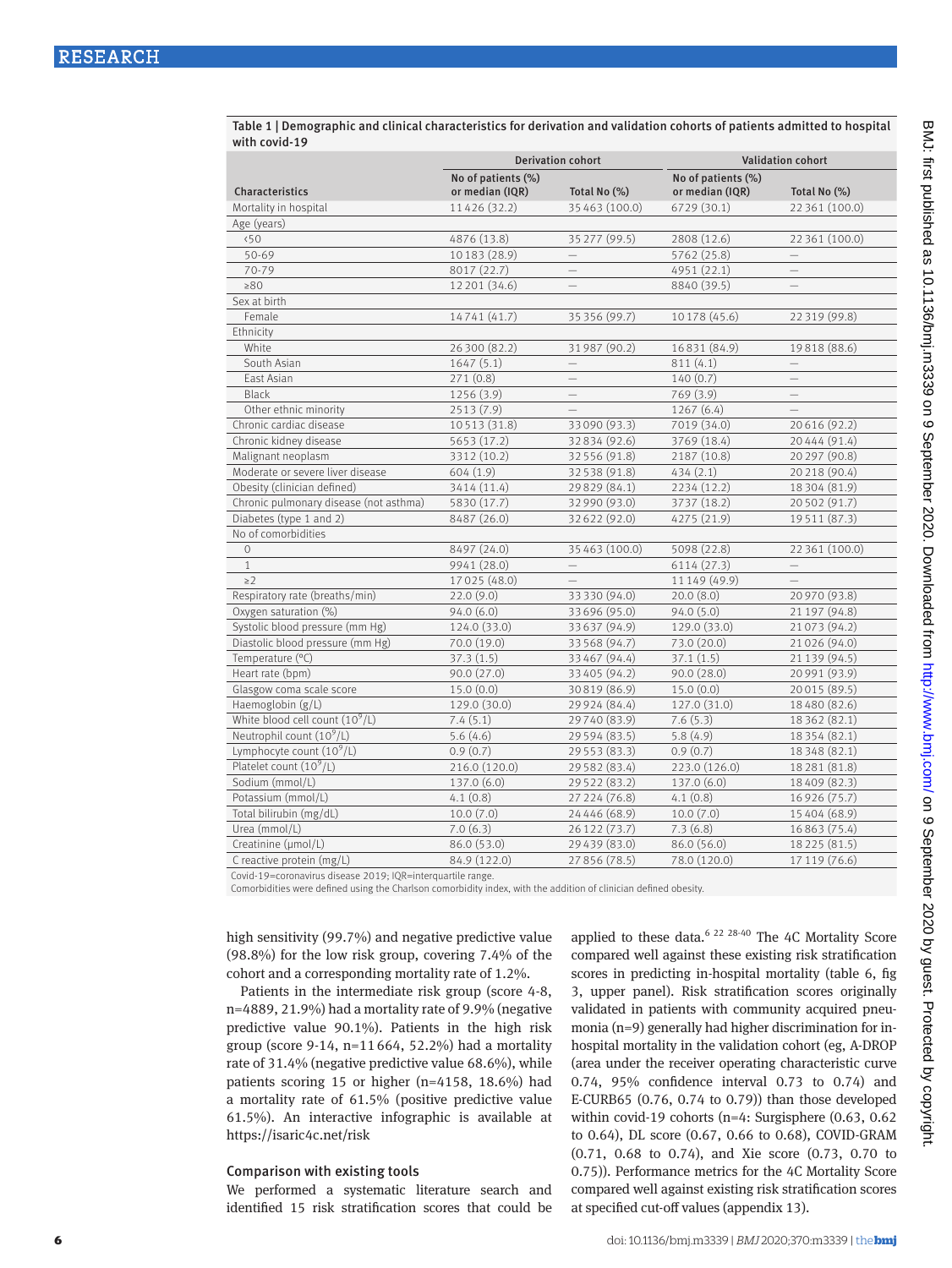Table 2 | Final 4C Mortality Score for in-hospital mortality in patients with covid-19. Prognostic index derived from penalised logistic regression (LASSO) model

| Variable                                     | <b>4C Mortality Score</b> |
|----------------------------------------------|---------------------------|
| Age (years)                                  |                           |
| 50                                           |                           |
| 50-59                                        | $+2$                      |
| 60-69                                        | $+4$                      |
| 70-79                                        | $+6$                      |
| $\geq 80$                                    | $+7$                      |
| Sex at birth                                 |                           |
| Female                                       |                           |
| Male                                         | $+1$                      |
| No of comorbidities*                         |                           |
| $\circ$                                      | $\overline{\phantom{0}}$  |
| $\mathbf{1}$                                 | $+1$                      |
| $\geq$ 2                                     | $+2$                      |
| Respiratory rate (breaths/min)               |                           |
| (20)                                         |                           |
| $20 - 29$                                    | $+1$                      |
| $\geq 30$                                    | $+2$                      |
| Peripheral oxygen saturation on room air (%) |                           |
| $\geq 92$                                    |                           |
| (92)                                         | $+2$                      |
| Glasgow coma scale score                     |                           |
| 15                                           |                           |
| $15$                                         | $+2$                      |
| Urea (mmol/L)                                |                           |
| $\leq$ 7                                     |                           |
| $7 - 14$                                     | $+1$                      |
| >14                                          | $+3$                      |
| C reactive protein (mg/dL)                   |                           |
| 50                                           |                           |
| 50-99                                        | $+1$                      |
| $\geq 100$                                   | $+2$                      |
| Could 10 coronavirus disease 2010            |                           |

coronavirus disease 2019.

\*Comorbidities were defined by using Charlson comorbidity index, with the addition of clinician defined obesity.

The number of patients in whom risk stratification scores could be applied differed owing to certain variables not being available, either because of missingness or because they were not tested for or recorded in clinical practice. Seven scores could be applied to fewer than 2000 patients (<10%) in the validation cohort owing to the requirement for biomarkers or physiological parameters that were not routinely captured (eg, lactate dehydrogenase). Decision curve analysis showed that the 4C Mortality Score had better clinical utility across a wide range of threshold risks compared with the best performing existing scores applicable to more than 50% of the validation cohort (A-DROP and CURB65; fig 3, lower panel).

# Sensitivity analysis

Sensitivity analyses that used complete case data showed similar discrimination (appendix 7) and performance metrics (appendices 8 and 9) to analyses that used the imputed dataset. After stratification of the validation cohort into two geographical cohorts (validation north and south; appendix 14), discrimination remained similar for the 4C Mortality Score in the north subset (area under the receiver operating characteristic curve 0.77, 95% confidence interval 0.76 to 0.78) and south subset (0.76, 0.75 to 0.77; appendix 6).

Finally, we checked discrimination of the 4C Mortality Score by sex and ethnic group (appendix 10). Discrimination was the same in men (area under the receiver operating characteristic curve 0.77, 95% confidence interval 0.76 to 0.78) and women (0.76, 0.75 to 0.77). Discrimination was better in all nonwhite ethnic groups compared with the white group: South Asian (0.82, 0.80 to 0.85), East Asian (0.85, 0.79 to 0.91), Black (0.83, 0.80 to 0.86), and other ethnic minority (0.81, 0.79 to 0.84).

## **Discussion**

## Principal findings

We have developed and validated the eight variable 4C Mortality Score in a UK prospective cohort study of 57824 patients admitted to hospital with covid-19. The 4C Mortality Score uses patient demographics, clinical observations, and blood parameters that are commonly available at the time of hospital admission and can accurately characterise the population of patients at high risk of death in hospital. The score compared favourably with other models, including best-in-class machine learning techniques, and showed consistent performance across the validation cohorts, including good clinical utility in a decision curve analysis.

Model performance compared well against other generated models, with minimal loss in discrimination despite its pragmatic nature. A machine learning approach showed a marginal improvement in discrimination, but at the cost of interpretability, the requirement for many more input variables, and the need for an app or website calculator that might limit use at the bedside given personal protective equipment requirements. The 4C Mortality Score showed good applicability within the validation cohort and consistency across all performance measures.

## Comparison with other studies

The 4C Mortality Score contains parameters reflecting patient demographics, comorbidity, physiology, and inflammation at hospital admission; it shares characteristics with existing prognostic scores for

| Table 3   Model discrimination in derivation and validation cohorts |                          |                    |                              |                    |  |  |
|---------------------------------------------------------------------|--------------------------|--------------------|------------------------------|--------------------|--|--|
|                                                                     | <b>Derivation cohort</b> |                    | Validation cohort            |                    |  |  |
| Model                                                               | <b>AUROC (95% CI)</b>    | <b>Brier score</b> | <b>AUROC (95% CI)</b>        | <b>Brier score</b> |  |  |
| 4C Mortality Score                                                  | 0.786 (0.781 to 0.790)   | 0.170              | $0.767$ (0.760 to 0.773)     | 0.171              |  |  |
| Machine learning comparison*                                        | 0.796 (0.786 to 0.807)   | 0.191              | $0.779$ $(0.772$ to $0.785)$ | 0.197              |  |  |
| AUROC=area under receiver operator curve; CI=confidence interval.   |                          |                    |                              |                    |  |  |

\*Gradient boosting decision tree (XGBoost).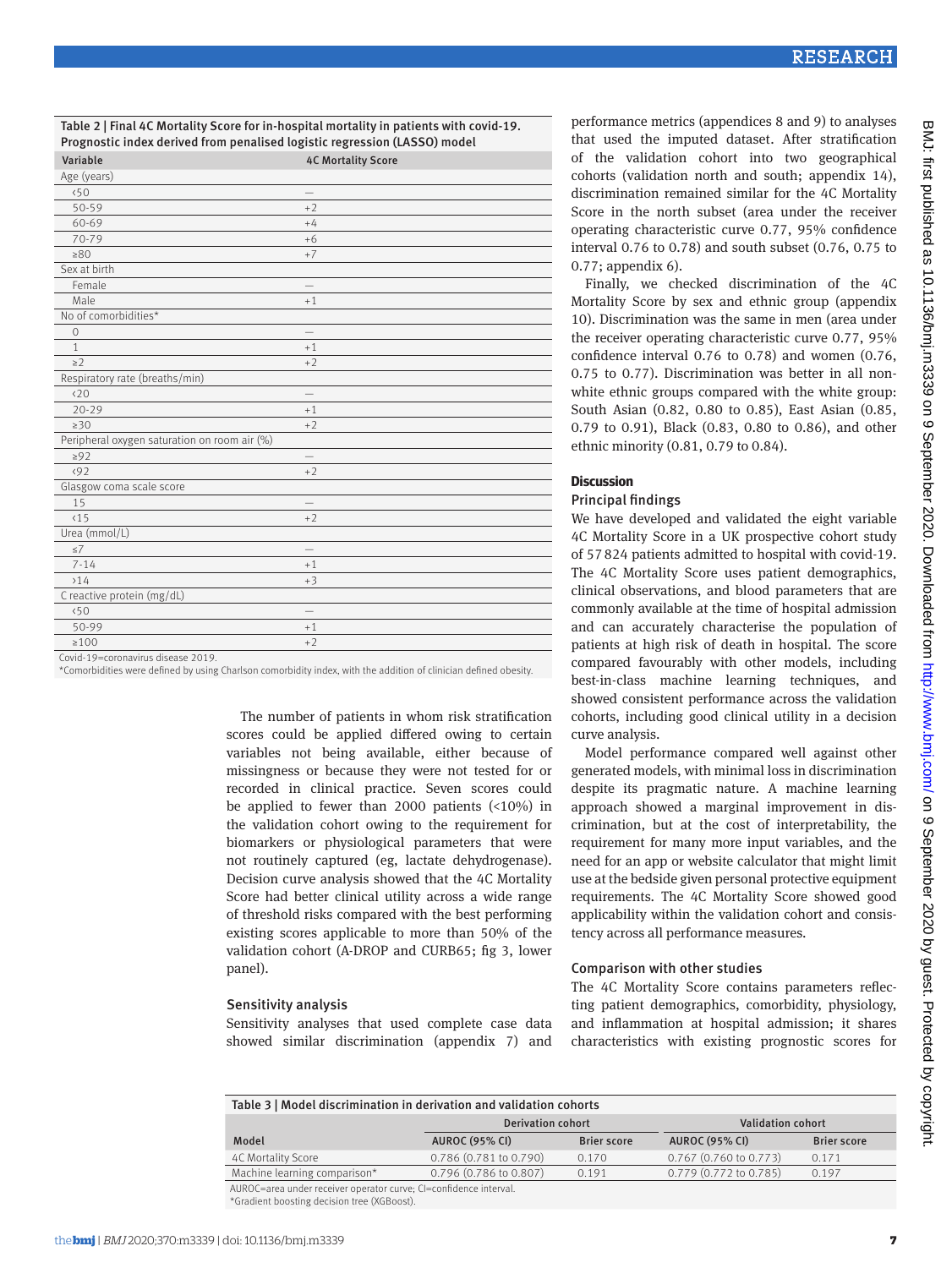

Fig 2 | Upper panel: distribution of patients across range of 4C Mortality Score in validation cohort; middle panel: observed in-hospital mortality across range of 4C Mortality Score in derivation cohort; lower panel: predicted versus observed probability of in-hospital mortality (calibration; red line) for 4C Mortality Score within derivation cohort

sepsis and community acquired pneumonia but has important differences as well. No preexisting score appears to use this combination of variables and weightings. Altered consciousness and high respiratory rate are included in most risk stratification scores for sepsis and community acquired pneumonia, $21$   $22$   $28$   $29$   $32$   $33$   $36$ while raised urea is also a common component.<sup>21 22 28</sup> Increasing age is a strong predictor of in-hospital mortality in our cohort of patients admitted with covid-19 and is commonly included in other existing covid-19 scores,  $37\frac{4142}{2}$  together with comorbidity  $37\frac{4142}{2}$ and raised C reactive protein.<sup>40 43</sup>

Discriminatory performance of existing covid-19 scores applied to our cohort was lower than reported in derivation cohorts (DL score 0.74, COVID-GRAM 0.88, Xie score 0.98).<sup>37 38 40</sup> The use of small inpatient cohorts from Wuhan, China for model development might have resulted in overfitting, limiting generalisability in other cohorts.<sup>38 40</sup> The Xie score demonstrated the highest discriminatory power (0.73), and included age, lymphocyte count, lactate dehydrogenase, and peripheral oxygen saturations. However, we were only able to apply this score for less than 10% of the validation cohort because lactate dehydrogenase is not routinely measured on hospital admission in the UK.

Owing to challenges of clinical data collection during an epidemic, missing data are common, with choice of predictors influenced by data availability.<sup>40</sup> Complete case analysis often leads to exclusion of a substantial proportion of the original sample, subsequently leading to a loss of precision and power. $44$  However, the assessment of missing data on model performance in novel covid-19 risk stratification scores has been limited<sup>37</sup> or unexplored,<sup>38 40</sup> potentially introducing bias and further limiting generalisability to other cohorts. We found discriminatory performance in both derivation and validation cohorts remained similar after the imputation of a wide range of variables,  $41$ further supporting the validity of our findings.

The presence of comorbidities is handled differently in covid-19 prognostic scores; comorbidities might be included individually,  $40^{42}$  given equal weight,  $37$ or found to have no predictive effect.<sup>38</sup> Recent evidence suggests an additive effect of comorbidity

| Table 4   Performance metrics of 4C Mortality Score to rule out and rule in mortality at different cut-off values in validation cohort |                    |           |           |           |           |                 |                 |        |              |               |
|----------------------------------------------------------------------------------------------------------------------------------------|--------------------|-----------|-----------|-----------|-----------|-----------------|-----------------|--------|--------------|---------------|
| Cut-off value                                                                                                                          | No of patients (%) | <b>TP</b> | <b>TN</b> | <b>FP</b> | <b>FN</b> | Sensitivity (%) | Specificity (%) | PPV(%) | $NPV$ $(\%)$ | Mortality (%) |
| Rule out mortality                                                                                                                     |                    |           |           |           |           |                 |                 |        |              |               |
| $\leq$ 2                                                                                                                               | 1001(4.5)          | 6724      | 996       | 14636     | 5         | 99.9            | 6.4             | 31.5   | 99.5         | 0.5           |
| $\leq$ 3                                                                                                                               | 1650(7.4)          | 6709      | 1630      | 14002     | 20        | 99.7            | 10.4            | 32.4   | 98.8         | 1.2           |
| $\leq$ 4                                                                                                                               | 2420 (10.8)        | 6672      | 2363      | 13269     | 57        | 99.2            | 15.1            | 33.5   | 97.6         | 2.4           |
| $\leq 6$                                                                                                                               | 4121 (18.4)        | 6542      | 3934      | 11698     | 187       | 97.2            | 25.2            | 35.9   | 95.5         | 4.5           |
| $\leq 8$                                                                                                                               | 6539 (29.2)        | 6223      | 6033      | 9599      | 506       | 92.5            | 38.6            | 39.3   | 92.3         | 7.7           |
| $\leq 9$                                                                                                                               | 8167 (36.5)        | 5911      | 7349      | 8283      | 818       | 87.8            | 47              | 41.6   | 90.0         | 10.0          |
| Rule in mortality                                                                                                                      |                    |           |           |           |           |                 |                 |        |              |               |
| $\geq 9$                                                                                                                               | 15822 (70.8)       | 6223      | 6033      | 9599      | 506       | 92.5            | 38.6            | 39.3   | 92.3         | 39.3          |
| $\geq 11$                                                                                                                              | 12 3 25 (55.1)     | 5483      | 8790      | 6842      | 1246      | 81.5            | 56.2            | 44.5   | 87.6         | 44.5          |
| $\geq$ 13                                                                                                                              | 8069 (36.1)        | 4206      | 11769     | 3863      | 2523      | 62.5            | 75.3            | 52.1   | 82.3         | 52.1          |
| $\geq 15$                                                                                                                              | 4158 (18.6)        | 2557      | 14031     | 1601      | 4172      | 38              | 89.8            | 61.5   | 77.1         | 61.5          |
| $\geq$ 17                                                                                                                              | 1579(7.1)          | 1142      | 15 1 9 5  | 437       | 5587      | 17              | 97.2            | 72.3   | 73.1         | 72.3          |
| $\geq$ 19                                                                                                                              | 381(1.7)           | 305       | 15556     | 76        | 6424      | 4.5             | 99.5            | 80.1   | 70.8         | 80.1          |

FN=false negative; FP=false positive; NPV=negative predictive value; PPV=positive predictive value; TN=true negative; TP=true positive.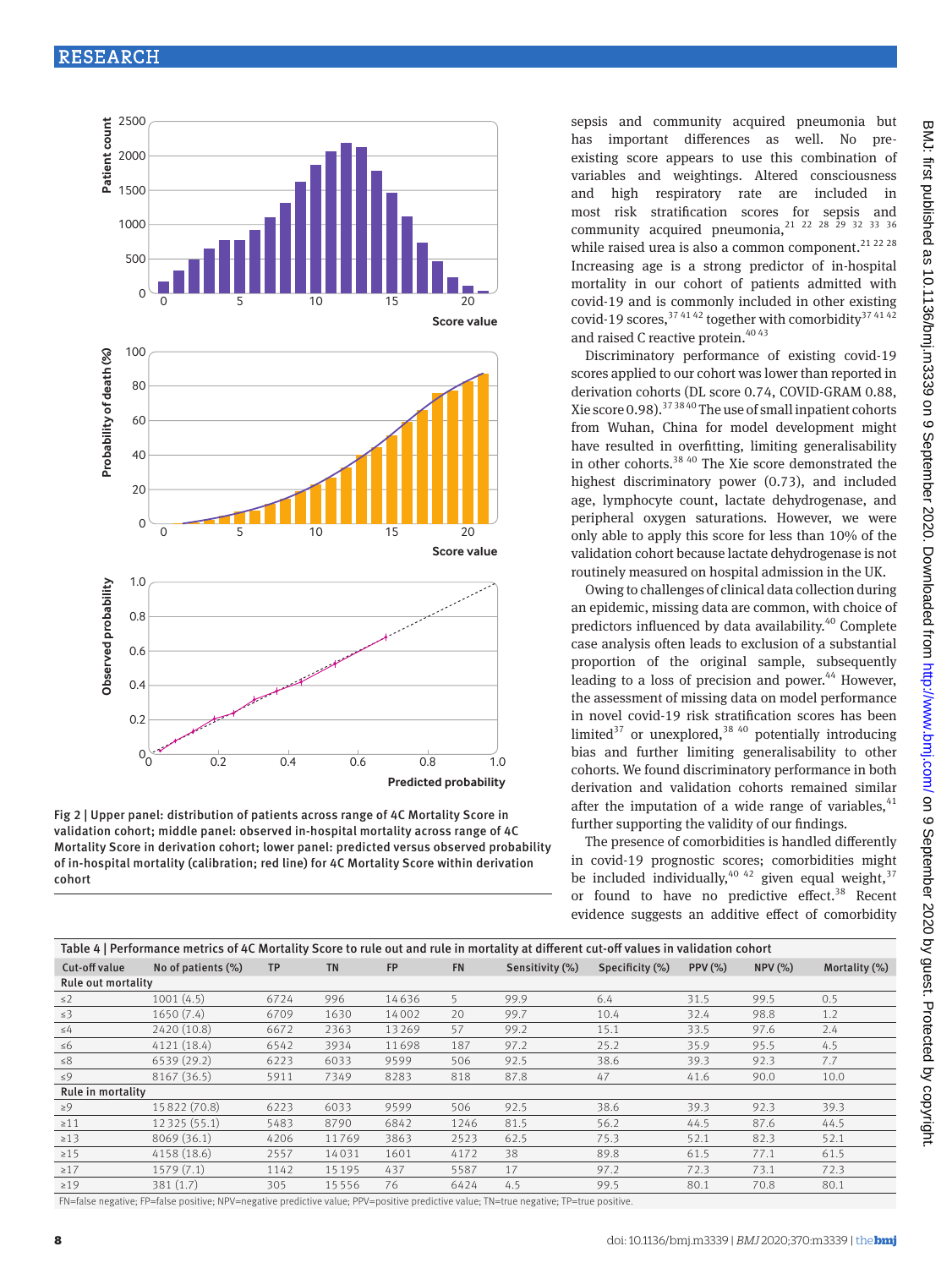| Table 5   Comparison of mortality rates for 4C Mortality Score risk groups across<br>derivation and validation cohorts |                          |                  |                          |                  |  |
|------------------------------------------------------------------------------------------------------------------------|--------------------------|------------------|--------------------------|------------------|--|
|                                                                                                                        | <b>Derivation cohort</b> |                  | <b>Validation cohort</b> |                  |  |
| Risk group                                                                                                             | No of patients (%)       | No of deaths (%) | No of patients (%)       | No of deaths (%) |  |
| Low $(0-3)$                                                                                                            | 2574(7.3)                | 45(1.7)          | 1650(7.4)                | 20(1,2)          |  |
| Intermediate (4-8)                                                                                                     | 8277 (23.3)              | 751(9.1)         | 4889 (21.9)              | 486(9.9)         |  |
| High $(9-14)$                                                                                                          | 18091 (51.0)             | 6310 (34.9)      | 11664 (52.2)             | 3666 (31.4)      |  |

Very high (≥15) 6521 (18.4) 4320 (66.2) 4158 (18.6) 2557 (61.5) Overall 35 463 11 426 22 361 6729

 $T_a = 100$  Mortality rates for  $\frac{1}{2}$ 

in patients with covid-19, with increasing number of comorbidities associated with poorer outcomes.<sup>16</sup> In our cohort, the inclusion of individual comorbidities within the machine learning model conferred minimal additional discriminatory performance, supporting the inclusion of an overall comorbidity count.

#### Strengths and limitations of this study

The ISARIC WHO CCP-UK study represents a large prospectively collected cohort admitted to hospital with covid-19 and reflects the clinical data available in most economically developed healthcare settings. We derived a clinically applicable prediction score with clear methods and tested it against existing risk stratification scores in a large patient cohort admitted to hospital. The score compared favourably with other prognostic tools, with good to excellent discrimination, calibration, and performance characteristics.

The 4C Mortality Score has several methodological advantages over current covid-19 prognostic scores. The use of penalised regression methods and an eventto-variable ratio greater than 100 reduce the risk of overfitting.45 46 The use of parameters commonly available at first assessment increases its clinical applicability, avoiding the requirement for markers often only available after a patient has been admitted to a critical care facility.<sup>447</sup> Of course a model developed in a specific dataset should describe that dataset best.

Table 6 | Discriminatory performance of risk stratification scores within validation cohort (complete case) to predict in-hospital mortality in patients with covid-19

|                    | Validation cohort*                      |                                  |  |  |  |
|--------------------|-----------------------------------------|----------------------------------|--|--|--|
| Model              | No of patients with required parameters | <b>AUROC (95% CI)</b>            |  |  |  |
| <b>SOFA</b>        | 197                                     | 0.614 (0.530 to 0.698)           |  |  |  |
| qSOFA              | 19361                                   | $0.622$ (0.615 to 0.630)         |  |  |  |
| Surgispheret       | 18986                                   | $0.630(0.622 \text{ to } 0.639)$ |  |  |  |
| SMARTCOP           | 486                                     | $0.645(0.593$ to $0.697)$        |  |  |  |
| <b>NEWS</b>        | 19074                                   | $0.654$ (0.645 to 0.662)         |  |  |  |
| DL scoret          | 16345                                   | $0.669$ (0.660 to 0.678)         |  |  |  |
| <b>SCAP</b>        | 370                                     | 0.675 (0.620 to 0.729)           |  |  |  |
| CRB65              | 19361                                   | $0.683$ (0.676 to 0.691)         |  |  |  |
| COVID-GRAMT        | 1239                                    | 0.706 (0.675 to 0.736)           |  |  |  |
| DS-CRB65           | 18718                                   | 0.718 (0.710 to 0.725)           |  |  |  |
| CURB65             | 15560                                   | 0.720 (0.713 to 0.728)           |  |  |  |
| Xie scoret         | 1753                                    | 0.727 (0.701 to 0.753)           |  |  |  |
| A-DROP             | 15572                                   | 0.736 (0.728 to 0.744)           |  |  |  |
| PSI                | 360                                     | 0.736 (0.683 to 0.790)           |  |  |  |
| E-CURB65           | 1553                                    | 0.764 (0.740 to 0.788)           |  |  |  |
| 4C Mortality Score | 14398                                   | 0.774 (0.767 to 0.782)           |  |  |  |
|                    |                                         |                                  |  |  |  |

AUROC=area under the receiver operating characteristic curve; covid-19=coronavirus disease 2019. See appendix 13 for other metrics.

\*Available data.

†Novel covid-19 risk stratification score.

However, by including comparisons with pre-existing models, reassurance is provided that equivalent performance cannot be delivered with a simple tool already in use.

Additionally, in a pandemic, baseline infection rates and patient characteristics might change by time and geography. This motivated the temporal and geographical validation, which is crucial to the reporting of this study. These sensitivity analyses showed that score performance continued to be robust over time and geography.

Our study has limitations. Firstly, we were unable to evaluate the predictive performance of several existing scores that require a large number of parameters (for example, APACHE  $II^{48}$ ), as well as several other covid-19 prognostic scores that use computed tomography findings or uncommonly measured biomarkers.<sup>5</sup> Additionally, several potentially relevant comorbidities, such as hypertension, previous myocardial infarction, and stroke, $16$  were not included in data collection. The inclusion of these comorbidities might have impacted upon or improved the performance and generalisability of the 4C Mortality Score.

Secondly, a proportion of recruited patients (3.3%) had incomplete episodes. Selection bias is possible if patients with incomplete episodes, such as those with prolonged hospital admission, had a differential mortality risk to those with completed episodes. Nevertheless, the size of our patient cohort compares favourably to other datasets for model creation. The patient cohort on which the 4C Mortality Score was derived comprised patients admitted to hospital who were seriously ill (mortality rate of 32.2%) and were of advanced age (median age 73 years). This model is not for use in the community and could perform differently in populations at lower risk of death. Further external validation is required to determine whether the 4C Mortality Score is generalisable among younger patients and in settings outside the UK.

## **Conclusions and policy implications**

We have derived and validated an easy-to-use eight variable score that enables accurate stratification of patients with covid-19 admitted to hospital by mortality risk at hospital presentation. Application within the validation cohorts showed this tool could guide clinician decisions, including treatment escalation.

A key aim of risk stratification is to support clinical management decisions. Four risk classes were identified and showed similar adverse outcome rates across the validation cohort. Patients with a 4C Mortality Score falling within the low risk groups (mortality rate 1%) might be suitable for management in the community, while those within the intermediate risk group were at lower risk of mortality (mortality rate 10%; 22% of the cohort) and might be suitable for ward level monitoring. Similar mortality rates have been identified as an appropriate cut-off value in pneumonia risk stratification scores (CURB-65 and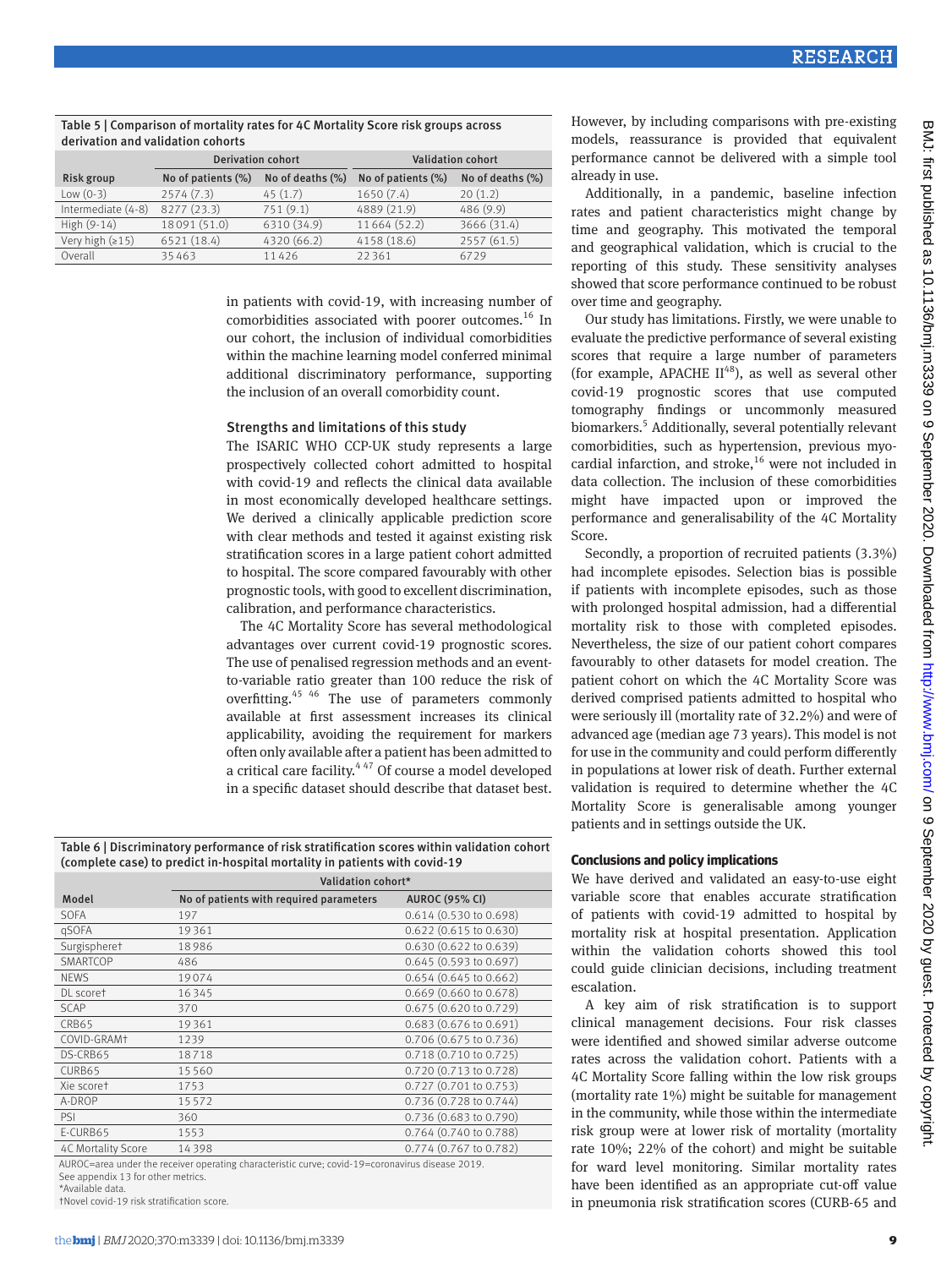# RESEARCH







PSI).<sup>21 22</sup> Meanwhile patients with a score of 9 or higher were at high risk of death (around 40%), which could prompt aggressive treatment, including the initiation of steroids<sup>49</sup> and early escalation to critical care if appropriate.

#### **AUTHOR AFFILIATIONS**

Centre for Medical Informatics, The Usher Institute, University of Edinburgh, Edinburgh, UK

<sup>2</sup> Medical Research Council, University of Glasgow Centre for Virus Research, Glasgow, UK

<sup>3</sup> Department of Infectious Diseases, Queen Elizabeth University Hospital, Glasgow, UK

4 Institute of Population Health Sciences, University of Liverpool, Liverpool, UK

5 ISARIC Global Support Centre, Centre for Tropical Medicine and Global Health, Nuffield Department of Medicine, University of Oxford, Oxford, UK

6 National Infection Service, Public Health England, London, UK <sup>7</sup> National Heart and Lung Institute, Imperial College London, London, UK

8 Liverpool Clinical Trials Centre, University of Liverpool, Liverpool,  $\overline{U}$ 

9 Institute of Microbiology & Infection, University of Birmingham, Birmingham, UK

<sup>10</sup>Institute of Global Health, University College London, London, UK

<sup>11</sup>NIHR Health Protection Research Unit, Institute of Infection, Veterinary and Ecological Sciences, Faculty of Health and Life Sciences, University of Liverpool, Liverpool, UK

12Division of Epidemiology and Public Health, University of Nottingham School of Medicine, Nottingham, UK

<sup>13</sup> Division of Infection and Immunity, University College London, London, UK

14Centre for Tropical Medicine and Global Health, Nuffield Department of Medicine, University of Oxford, Oxford, UK

<sup>15</sup> Queen's Medical Research Institute, University of Edinburgh, Edinburgh, UK

<sup>16</sup>Walton Centre NHS Foundation Trust, Liverpool, UK

17 Health Data Research UK, London, UK

18Department of Child Life and Health, University of Edinburgh, Edinburgh, UK

<sup>19</sup>Tropical & Infectious Disease Unit, Royal Liverpool University Hospital, Liverpool, UK

<sup>20</sup>Roslin Institute, University of Edinburgh, Edinburgh, UK

<sup>21</sup>Intensive Care Unit, Royal Infirmary Edinburgh, Edinburgh, UK <sup>22</sup> Respiratory Medicine, Alder Hey Children's Hospital, Institute in The Park, University of Liverpool, Alder Hey Children's Hospital, Liverpool L12 2AP, UK

23Department of Clinical Surgery, University of Edinburgh, Edinburgh, UK

The study protocol is available at<https://isaric4c.net/protocols>; study registry [https://www.isrctn.com/ISRCTN66726260.](https://www.isrctn.com/ISRCTN66726260) This work uses data provided by patients and collected by the NHS as part of their care and support #DataSavesLives. We are grateful to the 2648 frontline NHS clinical and research staff and volunteer medical students who collected the data in challenging circumstances; and the generosity of the participants and their families for their individual contributions in these difficult times. We also acknowledge the support of Jeremy J Farrar, Nahoko Shindo, Devika Dixit, Nipunie Rajapakse, Lyndsey Castle, Martha Buckley, Debbie Malden, Katherine Newell, Kwame O'Neill, Emmanuelle Denis, Claire Petersen, Scott Mullaney, Sue MacFarlane, Nicole Maziere, Julien Martinez, Oslem Dincarslan, and Annette Lake.

ISARIC Coronavirus Clinical Characterisation Consortium (ISARIC-4C) Investigators: consortium lead investigator: J Kenneth Baillie; chief investigator: Malcolm G Semple; co-lead investigator: Peter JM Openshaw; ISARIC clinical coordinator: Gail Carson; coinvestigators: Beatrice Alex, Benjamin Bach, Wendy S Barclay, Debby Bogaert, Meera Chand, Graham S Cooke, Annemarie B Docherty, Jake Dunning, Ana da Silva Filipe, Tom Fletcher, Christopher A Green, Ewen M Harrison, Julian A Hiscox, Antonia Ying Wai Ho, Peter W Horby, Samreen Ijaz, Saye Khoo, Paul Klenerman, Andrew Law, Wei Shen Lim, Alexander J Mentzer, Laura Merson, Alison M Meynert, Mahdad Noursadeghi, Shona C Moore, Massimo Palmarini, William A Paxton, Georgios Pollakis, Nicholas Price, Andrew Rambaut, David L Robertson, Clark D Russell, Vanessa Sancho-Shimizu, Janet T Scott, Louise Sigfrid, Tom Solomon, Shiranee Sriskandan, David Stuart, Charlotte Summers, Richard S Tedder, Emma C Thomson, Ryan S Thwaites, Lance CW Turtle, Maria Zambon; project managers: Hayley Hardwick, Chloe Donohue, Jane Ewins, Wilna Oosthuyzen, Fiona Griffiths; data analysts: Lisa Norman, Riinu Pius, Tom M Drake, Cameron J Fairfield, Stephen Knight, Kenneth A Mclean, Derek Murphy, Catherine A Shaw; data and information system manager: Jo Dalton, Michelle Girvan, Egle Saviciute, Stephanie Roberts, Janet Harrison, Laura Marsh, Marie Connor, Sophie Halpin, Clare Jackson, Carrol Gamble; data integration and presentation: Gary Leeming, Andrew Law, Ross Hendry, James Scott-Brown; material management: William Greenhalf, Victoria Shaw, Sarah McDonald; outbreak laboratory volunteers: Katie A Ahmed, Jane A Armstrong, Milton Ashworth, Innocent G Asiimwe, Siddharth Bakshi, Samantha L Barlow, Laura Booth, Benjamin Brennan, Katie Bullock, Benjamin WA Catterall, Jordan J Clark, Emily A Clarke, Sarah Cole, Louise Cooper, Helen Cox, Christopher Davis, Oslem Dincarslan, Chris Dunn, Philip Dyer, Angela Elliott, Anthony Evans, Lewis WS Fisher, Terry Foster, Isabel Garcia-Dorival, Willliam Greenhalf, Philip Gunning, Catherine Hartley, Antonia Ho, Rebecca L Jensen, Christopher B Jones, Trevor R Jones, Shadia Khandaker, Katharine King, Robyn T Kiy, Chrysa Koukorava, Annette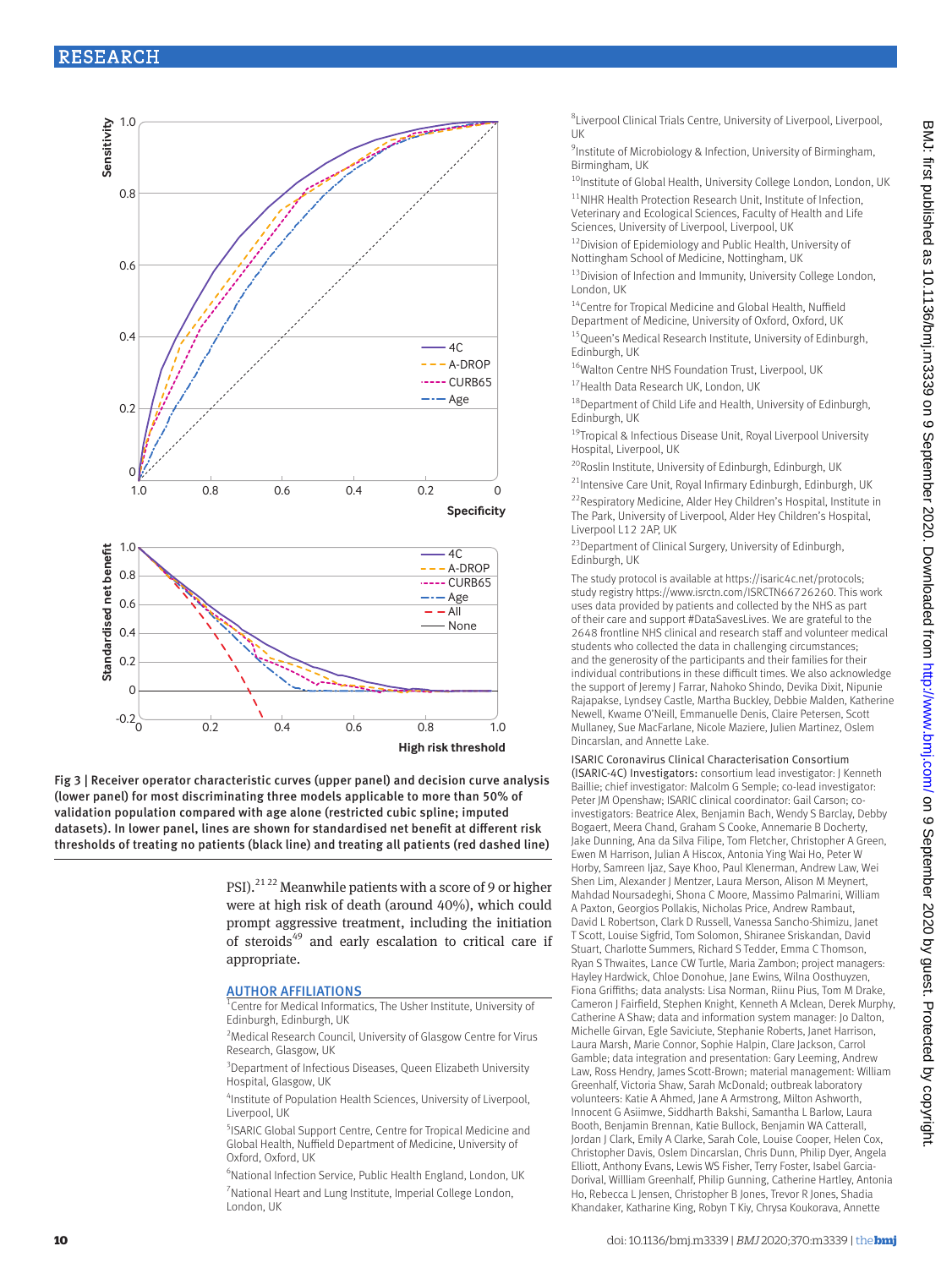Lake, Suzannah Lant, Diane Latawiec, L Lavelle-Langham, Daniella Lefteri, Lauren Lett, Lucia A Livoti, Maria Mancini, Sarah McDonald, Laurence McEvoy, John McLauchlan, Soeren Metelmann, Nahida S Miah, Joanna Middleton, Joyce Mitchell, Shona C Moore, Ellen G Murphy, Rebekah Penrice-Randal, Jack Pilgrim, Tessa Prince, Will Reynolds, P Matthew Ridley, Debby Sales, Victoria E Shaw, Rebecca K Shears, Benjamin Small, Krishanthi S Subramaniam, Agnieska Szemiel, Aislynn Taggart, Jolanta Tanianis-Hughes, Jordan Thomas, Erwan Trochu, Libby van Tonder, Eve Wilcock, J Eunice Zhang; local principal investigators: Kayode Adeniji, Daniel Agranoff, Ken Agwuh, Dhiraj Ail, Ana Alegria, Brian Angus, Abdul Ashish, Dougal Atkinson, Shahedal Bari, Gavin Barlow, Stella Barnass, Nicholas Barrett, Christopher Bassford, David Baxter, Michael Beadsworth, Jolanta Bernatoniene, John Berridge, Nicola Best, Pieter Bothma, David Brealey, Robin Brittain-Long, Naomi Bulteel, Tom Burden, Andrew Burtenshaw, Vikki Caruth, David Chadwick, Duncan Chambler, Nigel Chee, Jenny Child, Srikanth Chukkambotla, Tom Clark, Paul Collini, Catherine Cosgrove, Jason Cupitt, Maria-Teresa Cutino-Moguel, Paul Dark, Chris Dawson, Samir Dervisevic, Phil Donnison, Sam Douthwaite, Ingrid DuRand, Ahilanadan Dushianthan, Tristan Dyer, Cariad Evans, Chi Eziefula, Chrisopher Fegan, Adam Finn, Duncan Fullerton, Sanjeev Garg, Sanjeev Garg, Atul Garg, Jo Godden, Arthur Goldsmith, Clive Graham, Elaine Hardy, Stuart Hartshorn, Daniel Harvey, Peter Havalda, Daniel B Hawcutt, Maria Hobrok, Luke Hodgson, Anita Holme, Anil Hormis, Michael Jacobs, Susan Jain, Paul Jennings, Agilan Kaliappan, Vidya Kasipandian, Stephen Kegg, Michael Kelsey, Jason Kendall, Caroline Kerrison, Ian Kerslake, Oliver Koch, Gouri Koduri, George Koshy, Shondipon Laha, Susan Larkin, Tamas Leiner, Patrick Lillie, James Limb, Vanessa Linnett, Jeff Little, Michael MacMahon, Emily MacNaughton, Ravish Mankregod, Huw Masson, Elijah Matovu, Katherine McCullough, Ruth McEwen, Manjula Meda, Gary Mills, Jane Minton, Mariyam Mirfenderesky, Kavya Mohandas, Quen Mok, James Moon, Elinoor Moore, Patrick Morgan, Craig Morris, Katherine Mortimore, Samuel Moses, Mbiye Mpenge, Rohinton Mulla, Michael Murphy, Megan Nagel, Thapas Nagarajan, Mark Nelson, Igor Otahal, Mark Pais, Selva Panchatsharam, Hassan Paraiso, Brij Patel, Justin Pepperell, Mark Peters, Mandeep Phull, Stefania Pintus, Jagtur Singh Pooni, Frank Post, David Price, Rachel Prout, Nikolas Rae, Henrik Reschreiter, Tim Reynolds, Neil Richardson, Mark Roberts, Devender Roberts, Alistair Rose, Guy Rousseau, Brendan Ryan, Taranprit Saluja, Aarti Shah, Prad Shanmuga, Anil Sharma, Anna Shawcross, Jeremy Sizer, Richard Smith, Catherine Snelson, Nick Spittle, Nikki Staines, Tom Stambach, Richard Stewart, Pradeep Subudhi, Tamas Szakmany, Kate Tatham, Jo Thomas, Chris Thompson, Robert Thompson, Ascanio Tridente, Darell Tupper-Carey, Mary Twagira, Andrew Ustianowski, Nick Vallotton, Lisa Vincent-Smith, Shico Visuvanathan, Alan Vuylsteke, Sam Waddy, Rachel Wake, Andrew Walden, Ingeborg Welters, Tony Whitehouse, Paul Whittaker, Ashley Whittington, Meme Wijesinghe, Martin Williams, Lawrence Wilson, Sarah Wilson, Stephen Winchester, Martin Wiselka, Adam Wolverson, Daniel G Wooton, Andrew Workman, Bryan Yates, Peter Young.

Contributors: Conceptualisation: SRK, AH, RP, GC, JD, PWH, LM, JSN-V-T, CS, PJMO, JKB, MGS, ABD, EMH; data curation: RP, SH, KAH, CJ, CAG, KAM, LM, LN, CDR, CAS, MGS, ABD, EMH; formal analysis: SRK, AH, RP, TMD, CJF, KAM, MGP, LCWT, EMH. Funding acquisition: PWH, JSN-V-T, TS, PJMO, JKB, MGS, ABD. Investigation: SRK, AH, CDR, OVS, LCWT, PJMO, JKB, MGS, ABD, EMH; methodology: SRK, AH, RP, IB, KAM, CAS, AS, CS, ABD, EMH; project administration: SH, HEH, CJ, LM, LN, CDR, CAS, MGS; resources: CG, PWH, LM, TS, MGS, EMH; software: SRK, RP, KAM, OVS; supervision: SRK, RP, CG, HEH, PWH, PLO, PJMO, JKB, MGS, EMH; visualisation: SRK, RP, MGP, EMH; writing-original draft: SRK, EMH; writing-review and editing: SRK, RG, AH, RP, IB, GC, TMD, CAG, JD, CJF, LM, MN, JSN-V-T, PLO, MGP, CDR, AS, CS, OVS, LCWT, PJMO, JKB, MGS, ABD, EMH. SRK and AH are joint first authors. MGS, ABD, and EMH are joint senior authors. MGS is guarantor and corresponding author for this work, and attests that all listed authors meet authorship criteria and that no others meeting the criteria have been omitted.

Funding: This work is supported by grants from: the National Institute for Health Research (NIHR; award CO-CIN-01), the Medical Research Council (MRC; grant MC\_PC\_19059), and by the NIHR Health Protection Research Unit (HPRU) in Emerging and Zoonotic Infections at University of Liverpool in partnership with Public Health England (PHE), in collaboration with Liverpool School of Tropical Medicine and the University of Oxford (award 200907), NIHR HPRU in Respiratory Infections at Imperial College London with PHE (award 200927), Wellcome Trust and Department for International Development (DID; 215091/Z/18/Z), the Bill and Melinda Gates Foundation (OPP1209135), Liverpool Experimental Cancer Medicine Centre

(grant reference C18616/A25153), NIHR Biomedical Research Centre at Imperial College London (IS-BRC-1215-20013), EU Platform for European Preparedness Against (Re-)emerging Epidemics (PREPARE; FP7 project 602525), and NIHR Clinical Research Network for providing infrastructure support for this research. PJMO is supported by a NIHR senior investigator award (201385). LT is supported by the Wellcome Trust (award 205228/Z/16/Z). MN is funded by a WT investigator award (207511/Z/17/Z) and the NIHR University College London Hospitals Biomedical Research Centre. The views expressed are those of the authors and not necessarily those of the Department of Health and Social Care, DID, NIHR, MRC, Wellcome Trust, or PHE.

Competing interests: All authors have completed the ICMJE uniform disclosure form at [www.icmje.org/coi\\_disclosure.pdf](http://www.icmje.org/coi_disclosure.pdf) and declare: support from the National Institute for Health Research (NIHR), the Medical Research Council (MRC), the NIHR Health Protection Research Unit (HPRU) in Emerging and Zoonotic Infections at University of Liverpool, Public Health England (PHE), Liverpool School of Tropical Medicine, University of Oxford, NIHR HPRU in Respiratory Infections at Imperial College London, Wellcome Trust, Department for International Development, the Bill and Melinda Gates Foundation, Liverpool Experimental Cancer Medicine Centre, NIHR Biomedical Research Centre at Imperial College London, EU Platform for European Preparedness Against (Re-)emerging Epidemics (PREPARE), and NIHR Clinical Research Network for the submitted work; ABD reports grants from Department of Health and Social Care (DHSC), during the conduct of the study, grants from Wellcome Trust, outside the submitted work; CAG reports grants from DHSC National Institute of Health Research (NIHR) UK, during the conduct of the study; PWH reports grants from Wellcome Trust, Department for International Development, Bill and Melinda Gates Foundation, NIHR, during the conduct of the study; JSN-V-T reports grants from DHSC, England, during the conduct of the study, and is seconded to DHSC, England; MN is supported by a Wellcome Trust investigator award and the NIHR University College London Hospitals Biomedical Research Centre (BRC); PJMO reports personal fees from consultancies and from European Respiratory Society, grants from MRC, MRC Global Challenge Research Fund, EU, NIHR BRC, MRC/GSK, Wellcome Trust, NIHR (Health Protection Research Unit (HPRU) in Respiratory Infection), and is NIHR senior investigator outside the submitted work; his role as President of the British Society for Immunology was unpaid but travel and accommodation at some meetings was provided by the Society; JKB reports grants from MRC UK; MGS reports grants from DHSC NIHR UK, grants from MRC UK, grants from HPRU in Emerging and Zoonotic Infections, University of Liverpool, during the conduct of the study, other from Integrum Scientific LLC, Greensboro, NC, USA, outside the submitted work; LCWT reports grants from HPRU in Emerging and Zoonotic Infections, University of Liverpool, during the conduct of the study, and grants from Wellcome Trust outside the submitted work; EMH, HEH, JD, RG, RP, LN, KAH, GC, LM, SH, CJ, and CG, all declare: no support from any organisation for the submitted work; no financial relationships with any organisations that might have an interest in the submitted work in the previous three years; and no other relationships or activities that could appear to have influenced the submitted work.

Ethical approval: Ethical approval was given by the South Central-Oxford C Research Ethics Committee in England (reference 13/ SC/0149), and by the Scotland A Research Ethics Committee (reference 20/SS/0028). The study was registered at [https://www.](https://www.isrctn.com/ISRCTN66726260) [isrctn.com/ISRCTN66726260](https://www.isrctn.com/ISRCTN66726260).

Data sharing: We welcome applications for data and material access via our Independent Data and Material Access Committee ([https://](https://isaric4c.net) [isaric4c.net\)](https://isaric4c.net).

The lead author (the manuscript's guarantor) affirms that the manuscript is an honest, accurate, and transparent account of the study being reported; that no important aspects of the study have been omitted; and that any discrepancies from the study as planned (and, if relevant, registered) have been explained.

Dissemination to participants and related patient and public communities: ISARIC-4C has a public facing website isaric4c.net and twitter account (@CCPUKstudy). We are engaging with print and internet press, television, radio, news, and documentary programme makers. We will explore distribution of findings with The Asthma UK and British Lung Foundation Partnership and take advice from NIHR Involve and GenerationR Alliance Young People's Advisory Groups.

Provenance and peer review statement: Not commissioned; externally peer reviewed.

This is an Open Access article distributed in accordance with the terms of the Creative Commons Attribution (CC BY 4.0) license, which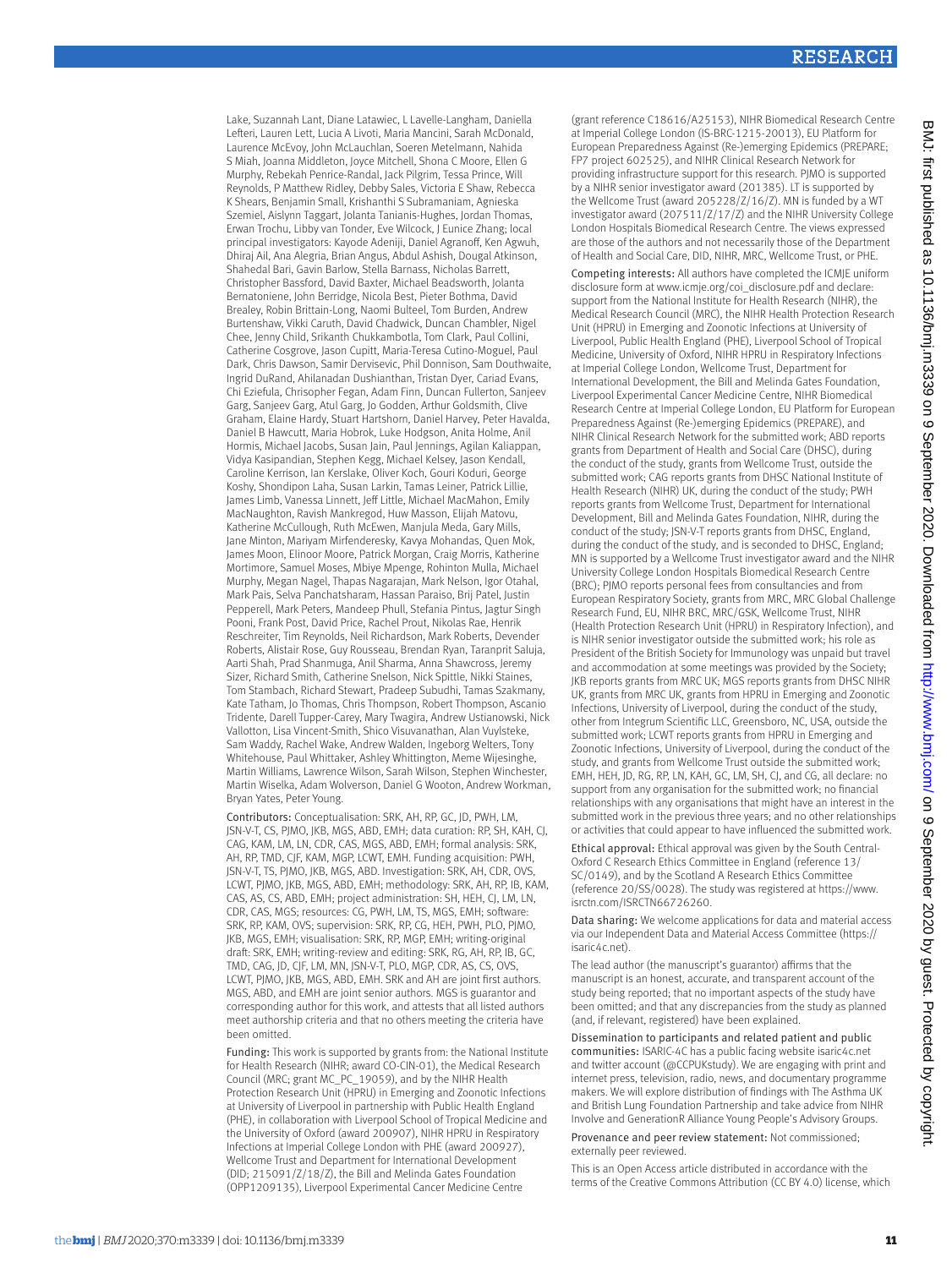permits others to distribute, remix, adapt and build upon this work, for commercial use, provided the original work is properly cited. See: [http://creativecommons.org/licenses/by/4.0/.](http://creativecommons.org/licenses/by/4.0/)

- Yang X, Yu Y, Xu J, et al. Clinical course and outcomes of critically ill patients with SARS-CoV-2 pneumonia in Wuhan, China: a single-centered, retrospective, observational study. *Lancet Respir Med* 2020;8:475-81. doi:10.1016/S2213-2600(20)30079-5
- 2 Johns Hopkins Coronavirus Resource Center. COVID-19 map. 2020. <https://coronavirus.jhu.edu/map.html>
- 3 WHO. COVID-19 situation reports. 2020. [https://www.who.int/](https://www.who.int/emergencies/diseases/novel-coronavirus-2019/situation-reports) [emergencies/diseases/novel-coronavirus-2019/situation-reports](https://www.who.int/emergencies/diseases/novel-coronavirus-2019/situation-reports)
- 4 Tolksdorf K, Buda S, Schuler E, Wieler LH, Haas W. Influenzaassociated pneumonia as reference to assess seriousness of coronavirus disease (COVID-19). *Euro Surveill* 2020;25:2000258. doi:10.2807/1560-7917.ES.2020.25.11.2000258
- 5 Wynants L, Calster BV, Bonten MMJ, et al. Prediction models for diagnosis and prognosis of covid-19 infection: systematic review and critical appraisal. 2020. [https://www.bmj.com/content/369/bmj.](https://www.bmj.com/content/369/bmj.m1328) [m1328](https://www.bmj.com/content/369/bmj.m1328)
- 6 Chen J-H, Chang S-S, Liu JJ, et al. Comparison of clinical characteristics and performance of pneumonia severity score and CURB-65 among younger adults, elderly and very old subjects. *Thorax* 2010;65:971- 7. doi:10.1136/thx.2009.129627
- 7 Gupta RK, Marks M, Samuels THA, Luintel A, Rampling T, Chowdhury H, et al. Systematic evaluation and external validation of 22 prognostic models among hospitalised adults with COVID-19: an observational cohort study. medRxiv. 2020. doi:10.1101/2020.07.2 4.20149815
- 8 Docherty AB, Harrison EM, Green CA, et al, ISARIC4C Investigators. Features of 20133 UK patients in hospital with covid-19 using the ISARIC WHO Clinical Characterisation Protocol: prospective observational cohort study. 2020. [https://www.bmj.com/](https://www.bmj.com/content/369/bmj.m1985) [content/369/bmj.m1985](https://www.bmj.com/content/369/bmj.m1985)
- 9 Collins GS, Reitsma JB, Altman DG, Moons KGM. Transparent reporting of a multivariable prediction model for individual prognosis or diagnosis (TRIPOD): the TRIPOD statement. *BMJ* 2015;350:g7594. doi:10.1136/bmj.g7594
- 10 Charlson ME, Pompei P, Ales KL, MacKenzie CR. A new method of classifying prognostic comorbidity in longitudinal studies: development and validation. *J Chronic Dis* 1987;40:373-83. doi:10.1016/0021-9681(87)90171-8
- 11 Sattar N, McInnes IB, McMurray JJV. Obesity Is a Risk Factor for Severe COVID-19 Infection: Multiple Potential Mechanisms. *Circulation* 2020;142:4-6. doi:10.1161/ CIRCULATIONAHA.120.047659
- 12 Simonnet A, Chetboun M, Poissy J, et al, LICORN and the Lille COVID-19 and Obesity study group. High prevalence of obesity in severe acute respiratory syndrome coronavirus-2 (SARS-CoV-2) requiring invasive mechanical ventilation. *Obesity (Silver Spring)* 2020;28:1195-9. doi:10.1002/oby.22831
- 13 Dunning JW, Merson L, Rohde GGU, et al, ISARIC Working Group 3, ISARIC Council. Open source clinical science for emerging infections. *Lancet Infect Dis* 2014;14:8-9. doi:10.1016/S1473- 3099(13)70327-X
- Riley RD, Ensor J, Snell KIE, et al. Calculating the sample size required for developing a clinical prediction model. 2020. [https://www.bmj.](https://www.bmj.com/content/368/bmj.m441) [com/content/368/bmj.m441](https://www.bmj.com/content/368/bmj.m441)
- 15 Moons KGM, Altman DG, Reitsma JB, et al. Transparent Reporting of a multivariable prediction model for Individual Prognosis or Diagnosis (TRIPOD): explanation and elaboration. *Ann Intern Med* 2015;162:W1-73. doi:10.7326/M14-0698
- 16 Guan W, Liang W, Zhao Y, et al. Comorbidity and its impact on 1590 patients with COVID-19 in China: a nationwide analysis. European Respiratory Journal. 2020. [https://erj.ersjournals.com/](https://erj.ersjournals.com/content/55/5/2000547) [content/55/5/2000547](https://erj.ersjournals.com/content/55/5/2000547)
- 17 Rubin DB, editor. Multiple imputation for nonresponse in surveys. 1987. http://doi.wiley.com/10.1002/9780470316696
- 18 Barrio I, Arostegui I, Quintana JM, Group IC, Group I-C. Use of generalised additive models to categorise continuous variables in clinical prediction. *BMC Med Res Methodol* 2013;13:83. doi:10.1186/1471-2288-13-83
- 19 Mandrekar JN. Receiver operating characteristic curve in diagnostic test assessment. *J Thorac Oncol* 2010;5:1315-6. doi:10.1097/ JTO.0b013e3181ec173d
- 20 Steyerberg EW, Vickers AJ, Cook NR, et al. Assessing the performance of prediction models: a framework for traditional and novel measures. *Epidemiology* 2010;21:128-38. doi:10.1097/ EDE.0b013e3181c30fb2
- 21 Lim WS, van der Eerden MM, Laing R, et al. Defining community acquired pneumonia severity on presentation to hospital: an international derivation and validation study. *Thorax* 2003;58:377- 82. doi:10.1136/thorax.58.5.377
- 22 Fine MJ, Auble TE, Yealy DM, et al. A prediction rule to identify low-risk patients with community-acquired pneumonia. *N Engl J Med* 1997;336:243-50. doi:10.1056/NEJM199701233360402
- 23 Hacking JM, Muller S, Buchan JF, Trends in mortality from 1965 to 2008 across the English north-south divide: comparative observational study. 2011. [https://www.ncbi.nlm.nih.gov/pmc/](https://www.ncbi.nlm.nih.gov/pmc/articles/PMC3039695/) [articles/PMC3039695/](https://www.ncbi.nlm.nih.gov/pmc/articles/PMC3039695/)
- 24 Buchan IE, Kontopantelis E, Sperrin M, Chandola T, Doran T. North-South disparities in English mortality1965-2015: longitudinal population study. *J Epidemiol Community Health* 2017;71:928-36. doi:10.1136/jech-2017-209195
- 25 Office for National Statistics. Deaths involving COVID-19 by local area and socioeconomic deprivation. 2020 [https://www.ons.gov.uk/](https://www.ons.gov.uk/peoplepopulationandcommunity/birthsdeathsandmarriages/deaths/bulletins/deathsinvolvingcovid19bylocalareasanddeprivation/deathsoccurringbetween1marchand17april) [peoplepopulationandcommunity/birthsdeathsandmarriages/deaths/](https://www.ons.gov.uk/peoplepopulationandcommunity/birthsdeathsandmarriages/deaths/bulletins/deathsinvolvingcovid19bylocalareasanddeprivation/deathsoccurringbetween1marchand17april) [bulletins/deathsinvolvingcovid19bylocalareasanddeprivation/](https://www.ons.gov.uk/peoplepopulationandcommunity/birthsdeathsandmarriages/deaths/bulletins/deathsinvolvingcovid19bylocalareasanddeprivation/deathsoccurringbetween1marchand17april) [deathsoccurringbetween1marchand17april](https://www.ons.gov.uk/peoplepopulationandcommunity/birthsdeathsandmarriages/deaths/bulletins/deathsinvolvingcovid19bylocalareasanddeprivation/deathsoccurringbetween1marchand17april)
- Harrison EM, Docherty AB, Barr B, et al, ISARIC4C Investigators. Ethnicity and Outcomes from COVID-19. The ISARIC CCP-UK Prospective Observational Cohort Study of Hospitalised Patients. 2020. [https://papers.ssrn.com/sol3/papers.cfm?abstract\\_](https://papers.ssrn.com/sol3/papers.cfm?abstract_id=3618215) [id=3618215](https://papers.ssrn.com/sol3/papers.cfm?abstract_id=3618215)
- 27 Vickers AJ, Elkin EB. Decision curve analysis: a novel method for evaluating prediction models. *Med Decis Making* 2006;26:565-74. doi:10.1177/0272989X06295361
- 28 Miyashita N, Matsushima T, Oka M, Japanese Respiratory Society. The JRS guidelines for the management of community-acquired pneumonia in adults: an update and new recommendations. *Intern Med* 2006;45:419-28. doi:10.2169/internalmedicine.45.1691
- 29 Bauer TT, Ewig S, Marre R, Suttorp N, Welte T, CAPNETZ Study Group. CRB-65 predicts death from community-acquired pneumonia. *J Intern Med* 2006;260:93-101. doi:10.1111/j.1365-2796.2006.01657.x
- 30 Dwyer R, Hedlund J, Henriques-Normark B, Kalin M. Improvement of CRB-65 as a prognostic tool in adult patients with communityacquired pneumonia. *BMJ Open Respir Res* 2014;1:e000038. doi:10.1136/bmjresp-2014-000038
- 31 Liu JL, Xu F, Zhou H, et al. Expanded CURB-65: a new score system predicts severity of community-acquired pneumonia with superior efficiency. *Sci Rep* 2016;6:22911. doi:10.1038/srep22911
- 32 RCP London. National Early Warning Score (NEWS) 2. 2017. [https://](https://www.rcplondon.ac.uk/projects/outputs/national-early-warning-score-news-2) [www.rcplondon.ac.uk/projects/outputs/national-early-warning](https://www.rcplondon.ac.uk/projects/outputs/national-early-warning-score-news-2)[score-news-2](https://www.rcplondon.ac.uk/projects/outputs/national-early-warning-score-news-2)
- 33 Singer M, Deutschman CS, Seymour CW, et al. The Third International Consensus Definitions for Sepsis and Septic Shock (Sepsis-3). *JAMA* 2016;315:801-10. doi:10.1001/jama.2016.0287
- Charles PGP, Wolfe R, Whitby M, et al, Australian Community Acquired Pneumonia Study Collaboration. SMART-COP: a tool for predicting the need for intensive respiratory or vasopressor support in community-acquired pneumonia. *Clin Infect Dis* 2008;47:375-84. doi:10.1086/589754
- 35 Vincent JL, Moreno R, Takala J, et al. The SOFA (Sepsis-related Organ Failure Assessment) score to describe organ dysfunction/failure. On behalf of the Working Group on Sepsis-Related Problems of the European Society of Intensive Care Medicine. *Intensive Care Med* 1996;22:707-10. doi:10.1007/BF01709751
- 36 Yandiola PPE, Capelastegui A, Quintana J, et al. Prospective comparison of severity scores for predicting clinically relevant outcomes for patients hospitalized with communityacquired pneumonia. *Chest* 2009;135:1572-9. doi:10.1378/ chest.08-2179
- 37 Liang W, Liang H, Ou L, et al. Development and validation of a clinical risk score to predict the occurrence of critical illness in hospitalized patients with COVID-19. 2020. [https://jamanetwork.com/journals/](https://jamanetwork.com/journals/jamainternalmedicine/fullarticle/2766086) [jamainternalmedicine/fullarticle/2766086](https://jamanetwork.com/journals/jamainternalmedicine/fullarticle/2766086)
- 38 Xie J, Hungerford D, Chen H, Abrams ST, Li S, Wang G, et al. Development and external validation of a prognostic multivariable model on admission for hospitalized patients with COVID-19. medRxiv.2020. doi:10.1101/2020.03.28.20045997
- 39 Businesswire. Surgisphere's COVID-19 machine learning platform receives international endorsement – now clinically in use at >1,000 hospitals worldwide. 2020. [https://www.businesswire.com/news/](https://www.businesswire.com/news/home/20200326005199/en/Surgisphere%E2%80%99s-COVID-19-Machine-Learning-Platform-Receives-International) [home/20200326005199/en/Surgisphere%E2%80%99s-COVID-](https://www.businesswire.com/news/home/20200326005199/en/Surgisphere%E2%80%99s-COVID-19-Machine-Learning-Platform-Receives-International)[19-Machine-Learning-Platform-Receives-International](https://www.businesswire.com/news/home/20200326005199/en/Surgisphere%E2%80%99s-COVID-19-Machine-Learning-Platform-Receives-International)
- 40 Zhang H, Shi T, Wu X, Zhang Z, Wang K, Bean D, et al. Risk prediction for poor outcome and death in hospital in-patients with COVID-19: derivation in Wuhan, China and external validation in London, UK. medRxiv. 2020. doi:10.1101/2020.04.28.20082222
- 41 Caramelo F, Ferreira N, Oliveiros B. Estimation of risk factors for COVID-19 mortality - preliminary results. medRxiv. 2020. doi:10.110 1/2020.02.24.20027268
- 42 Williams RD, Markus AF, Yang C, Salles TD, Falconer T, Jonnagaddala J, et al. Seek COVER: Development and validation of a personalized risk calculator for COVID-19 outcomes in an international network. medRxiv. 2020. doi:10.1101/2020.05.26.20112649